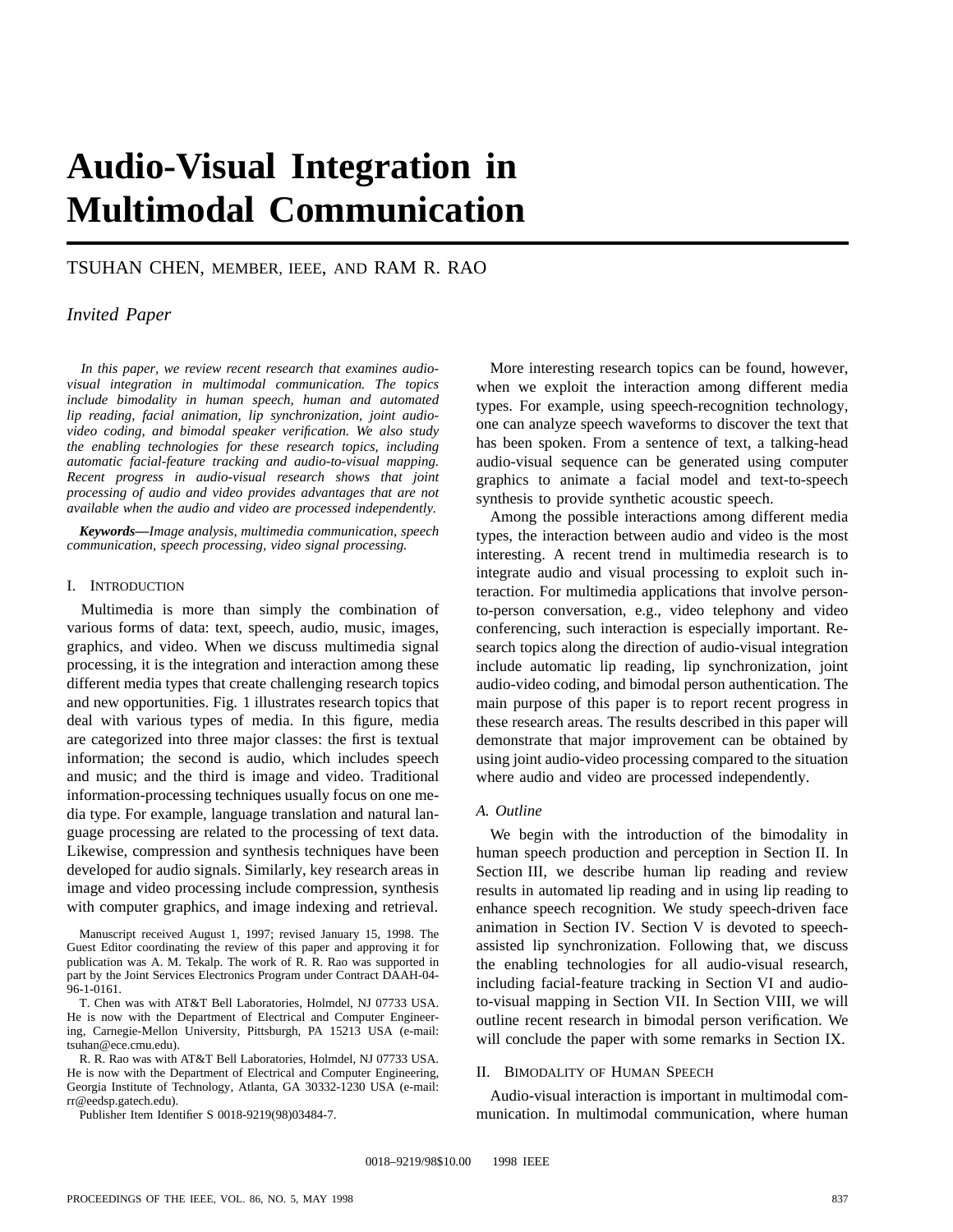

**Fig. 1.** Media interaction.

Table 1 Examples of McGurk Effect

|    |    | Audio + Visual $\rightarrow$ Perceived |
|----|----|----------------------------------------|
| ba | ga | da                                     |
| pа | ga | tа                                     |
| ma | эa | na                                     |

speech is involved, audio-visual interaction is particularly significant because human speech is bimodal in nature. The "McGurk effect" [1] clearly demonstrates the bimodal nature of human speech perception. When humans are presented with conflicting audio and visual stimuli, the perceived sound may not exist in either modality. For example, when a person "hears" the sound /ba/ but "sees" the speaker saying /ga/, the person may not perceive either /ga/ or /ba/. Instead, what is perceived is something close to /da/. Some other examples of audio-visual combinations are shown in Table 1. This shows that the speech that is perceived by a person depends not only on acoustic cues but also on visual cues such as lip movements.

Psychologists have extensively studied the McGurk effect. They have shown that there also exists the "reverse McGurk effect," i.e., the results of visual speech perception can be affected by the dubbed audio speech [2]. In addition to artificially chosen consonant-vowel syllables such as those in Table 1, the existence of both the McGurk effect and the reverse McGurk effect in *natural* speech has also been proven by a series of experiments in [3]. The McGurk effect has been shown to occur across different languages [4] and even in infants [5]. The McGurk effect is also robust to a variety of different conditions. The same answers are given to the conflicting stimuli in cases when there are timing mismatches between the stimuli, or even when the face of a male speaker is combined with the voice of a female speaker [6].

Due to the bimodality in speech perception, audio-visual interaction becomes an important design factor for multimodal communication systems, such as video telephony and video conferencing. There has been much research that shows the importance of combined audio-visual testing for bimodal perceptual quality of video-conferencing systems [7], [8].

In addition to the bimodal characteristics of speech perception, speech production is also bimodal in nature. Human speech is produced by the vibration of the vocal cord and the configuration of the vocal tract that is composed of articulatory organs, including the nasal cavity, tongue, teeth, velum, and lips. Using these articulatory organs, together with the muscles that generate facial expressions, a speaker produces speech. Since some of these articulators are visible, there is an inherent relationship between the acoustic and visible speech.

The basic unit of acoustic speech is called a *phoneme*. In American English, the ARPABET table, consisting of 48 phonemes, is commonly used [9]. Similarly, in the visual domain, the basic unit of mouth movements is called a *viseme* [10]. A viseme therefore is the smallest visibly distinguishable unit of speech. There are many acoustic sounds that are visually ambiguous. These sounds are grouped into the same class that represents a viseme. There is therefore a many-to-one mapping between phonemes and visemes. For example, the /p/, /b/, and /m/ phonemes are all produced by a closed mouth shape and are visually indistinguishable. Therefore, they form one viseme group. Similarly, /f/ and /v/ both belong to the same viseme group that represents a mouth of which the upper teeth are touching the lower lip. Different words that *appear* the same, e.g., "pad," "bat," and "man," are said to be *homophenous*. Viseme groupings are not all based on place of articulation. For example, the  $/k/$  and  $/t/$  phonemes may or may not belong to the same viseme grouping. Clearly, these consonants are formed differently; the /k/ is velar and the /t/ is palatal. The difference in their formation, however, may not be visible. Some studies classify these two phonemes in the same viseme group while others do not.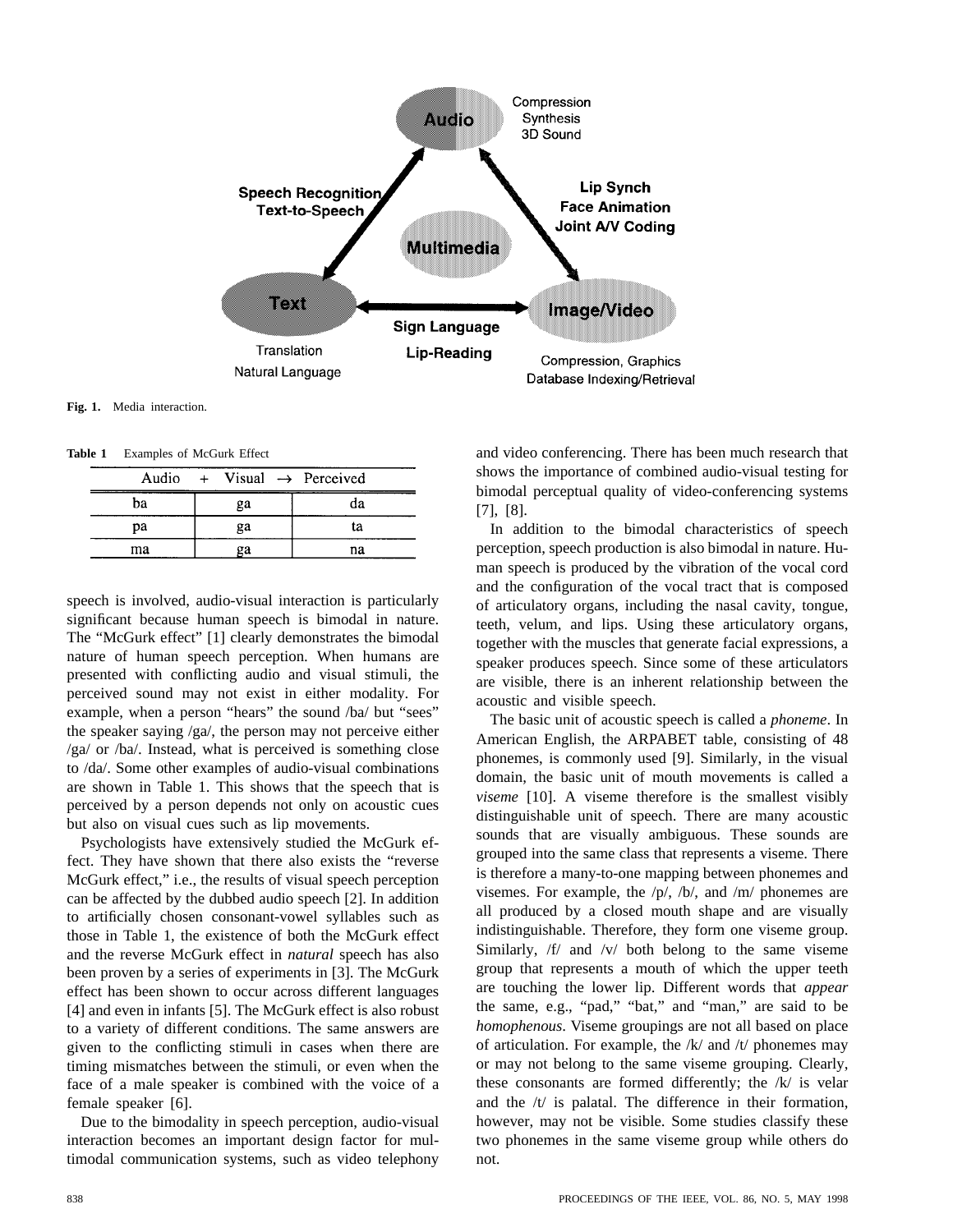

**Table 2** Viseme Groups for English Consonants

**Fig. 2.** Example visemes.

Most of the viseme groupings in the literature [11] are obtained by analyzing the confusions in stimulusresponse matrices. In the experiments, subjects are asked to identify syllables visually in a given context such as vowelconsonant-vowel (VCV) words. The stimulus–response matrices are then tabulated. Viseme groups are identified as those clusters of phonemes in which at least 75% of all responses occur within the cluster. Fisher did one of the first studies of visemes [10]. He asked subjects visually to identify both initial and final consonants in consonant-vowelconsonant (CVC) and found that the viseme groupings for initial and final consonants differed. He also found that the confusions between consonants in a viseme class could be directional. For example, he found that the /n/ stimulus would often be confused with /t/. The /t/ stimulus, however, would rarely be confused with /n/. Last, Walden *et al.* showed that the viseme grouping could differ significantly for each speaker and with training [12].

Unlike phonemes, currently there is no standard viseme table used by all researchers [13]. It is commonly agreed, however, that the visemes for English consonants can be grouped into nine distinct groups, as in Table 2 [14]. In Fig. 2, we show a number of visemes. The top three are associated with consonants and the bottom three are associated with vowels. Strictly speaking, instead of a still image, a viseme can be a sequence of several images that capture the movements of the mouth. This is especially true for some vowels. For example, the viseme /ow/ represents the movement of the mouth from a position close to /o/ to a position close to /w/. Therefore, to illustrate some visemes, we would need to use video sequences. However, most visemes can be approximated by stationary images.

Both in acoustic modality and in visual modality, most of the vowels are distinguishable [14]. However, the same is not true for consonants. For example, in the acoustic domain, the sounds  $/p/$ ,  $/t/$ , and  $/k/$  are very similar. When people spell words on the phone, expressions such as "B as in boy" or "D as in David," are often used to clarify such acoustic confusion. Interestingly enough, the confusion sets in the auditory modality are usually distinguishable in the visual modality (again, illustration of bimodality in speech perception). One good example is the sounds /p/ and /k/, which can be easily distinguished by the visual cue of a closed mouth versus an open mouth.

## III. LIP READING

A good example of utilizing audio-visual interaction for human speech communication is lip reading [15, pp. 73–107], also referred to as speech reading. In this section, we introduce human lip reading and automated lip reading, i.e., lip reading done by a computer.

## *A. Human Lip Reading*

A person skilled in lip reading is able to infer the meaning of spoken sentences by looking at the configuration and the motion of visible articulators of the speaker, such as the tongue, lips, teeth, etc., together with clues from the context. Knowledge of the positions of these articulators provides information about the content of the acoustic speech signal. Because all of the articulators are not visible, this information may sometimes be incomplete. By combining the visual content with lexical, syntactic, semantic, and pragmatic information, people can learn to understand spoken language by observation of the movements of a speaker's face. Lip reading is widely used by hearingimpaired persons for speech understanding.

In addition to lip reading, there are many other ways in which humans can use their sight to assist in aural communication. First, the visual signal can be used to help focus attention. In addition to the binaural mechanism, one can observe which speaker is talking to help separate the speech from background noise. Second, visible speech also provides a supplemental information source that is useful when the listener has trouble comprehending the acoustic speech. Difficulties may arise for a variety of reasons, including the presence of background noise or competing speakers, such as during a cocktail party. For these situations, even people who are not hearing impaired also utilize lip reading to some extent [16]. Furthermore, listeners may also have trouble comprehending the acoustic speech in situations where they lack familiarity with the speaker, such as listening to a foreign language or an accented talker. In this case, the visual channel may provide an auxiliary channel that aids comprehension.

A study by Sumby and Pollack [17] showed that when noisy environments are encountered, visual information can lead to significant improvement in recognition by humans. They found that the recognition of audio-visual cues degrades less rapidly than acoustic cues alone. As an example,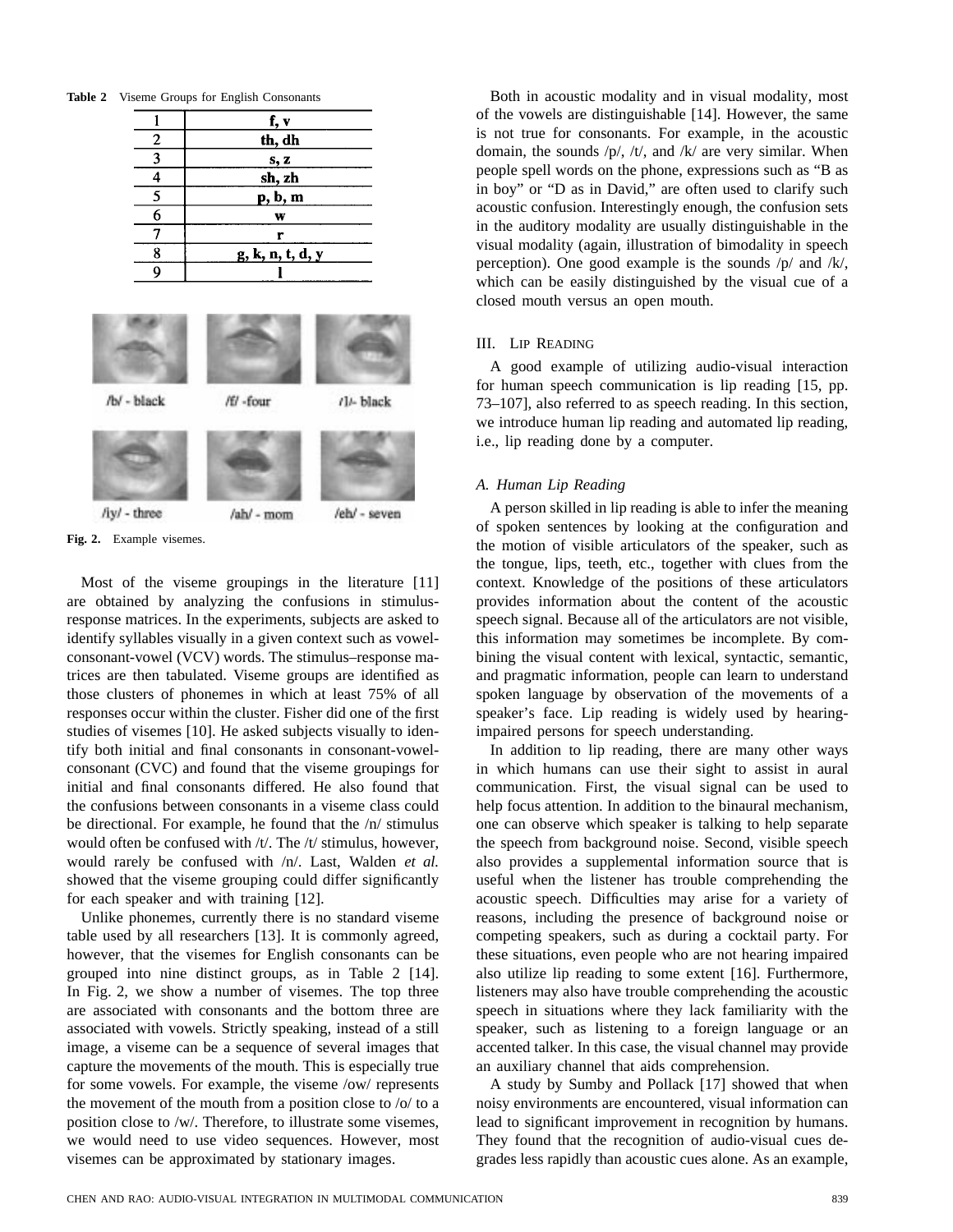for an eight-word vocabulary, auditory recognition was near 100% at 0 dB of signal-to-noise ratio (SNR) but fell under  $20\%$  at  $-30$ -dB SNR. However, audio-visual recognition only dropped from 100 to 90% over the same range. Specifically, they showed that the presence of the visual signal is roughly equivalent to a 12-dB gain in SNR. Lip reading can also be useful when the speech is not degraded by noise. Reisberg *et al.* [18] showed that speech that is difficult to understand for reasons other than background noise can be more easily recognized with the addition of a visual signal. In his study, he showed that speech consisting of sentences from a foreign language or spoken by an accented speaker were better understood when the speaker's face was visible.

Lip-reading performance depends on a number of factors. Viewing conditions may affect the quality of the visual information. Poor lighting may make it difficult to judge the shape of the mouth or to detect the teeth or tongue. Likewise, as the speaker and listener move further apart, it becomes more difficult to view important visual cues. Factors such as viewing angle can also affect recognition. In [19], Neely found that a frontal view of the speaker led to higher recognition rates than an angled or profile view. Lipreading performance can also be improved through training, as shown by Walden *et al.* in [12]. For example, before training, an /s/ or /z/ would be confused with a /th/ or /dh/ by a person. After training, these confusions can be eliminated.

Last, *coarticulation* can affect lip-reading performance. Coarticulation is the process by which one sound affects the production of neighboring sounds. Berger states that the place of articulation may not be fixed but may depend on context [20]. He suggests that the tongue may be in different positions for the /r/ sound in "art" and "arc." The tongue would be more forward in the word "art." This would affect the visibility of the tongue and thus recognition accuracy. In [21], Bengeruel and Pinchora-Fuller examined syllables with a VCV context. They found that consonant recognition depended on the vowels that surrounded it. For example, the middle consonant is more difficult to lip read when either vowel is a /u/ as opposed to an /ae/ or /i/. At the same time, the /u/ was the most recognizable of the vowels. This suggests that the  $/u$  sound is visually dominant. Its appearance is pronounced, and because of this, there is a recovery period where neighboring sounds may be masked.

Clearly, video-conferencing systems must be able to provide the full motion necessary for speech reading by the hearing impaired. Frowein *et al.* have studied the importance of frame rates with impaired listeners [22]. In these experiments, the subjects were presented with audio clips containing human speech and audio-video clips containing the same speech. The results showed that for speech understanding, a video refresh rate (frame rate) of 15 Hz was necessary. Below 15 Hz, the speech-recognition score would drop significantly. In all the cases, the presence of video, which allowed the hearing-impaired subjects to lip read, always improved the speech-recognition score, sometimes by as much as 90%, compared to the audio-only case. The experiment results also showed that the added value of audio-visual recognition over audio-only recognition was further enhanced by the presence of background noise in the audio signals. Williams *et al.* analyzed the effects of frame rates on isolated viseme recognition in human lip reading [23]. In contrast to the experiments in [22], the experiments here use subjects who have no prior experience of lip reading and who are shown video-only sequences (no audio-visual sequences) during the test phase. It was shown that at different frame rates—30, 15, 10, 5, and 2 Hz—the viseme groups derived from visual similarity among sounds could be very different. In addition, it was found that the minimum frame-rate requirement for continuous speech should be greater than 5 Hz.

Knowledge of the process by which humans extract and incorporate visual information into speech perception can be beneficial. Specifically, we would like to know what information is available in the visual channel, what types of parameters humans use to aid recognition, and what means are used to integrate the acoustic and visual information. The acoustic and visual components of the speech signal are not purely redundant; they are complementary as well. Certain speech characteristics that are visually confusable are acoustically distinct, while those characteristics that are acoustically confusable are visually distinct. For instance, the /p/ and /k/ phonemes have similar acoustic characteristics, but can easily be differentiated by the closing of the mouth. In contrast, the /p/ and /b/ phonemes have similar visual characteristics but can be acoustically differentiated by voicing. One question that remains to be answered is how the human brain takes advantage of the complementary nature of audio-visual speech and fuses the two information sources. There are two human perceptual results that a successful fusion theory must explain. First, the theory must justify the improvement in recognition that arises from viewing a person's face when background acoustic noise is present. The second perceptual result that a fusion theory should explain is the McGurk effect. There are a variety of hypotheses [24], [25] that abound regarding the fusion of audio and visual information. One supposition advocates a system where the visual information is instinctively converted to an estimate of the vocal-tract transfer function, and the two sources are combined by averaging the two transfer functions. The more widespread beliefs about how human integrate acoustic and visual information together can be classified into two different camps: early integration and late integration. In early integration, as shown in Fig. 3(a), the acoustic and visual parameter sets are combined into a larger parameter set. Recognition occurs by finding the word whose template is matched best to the audio-visual parameter sets. In late integration, as shown in Fig. 3(b), the audio is compared against an acoustic template for each word, and the video is compared against a visual template for each word. The resulting audio and visual recognition scores are then combined using a certain mechanism.

## *B. Automated Lip Reading*

There has been much research in recent years into implementing audio-visual speech-recognition systems with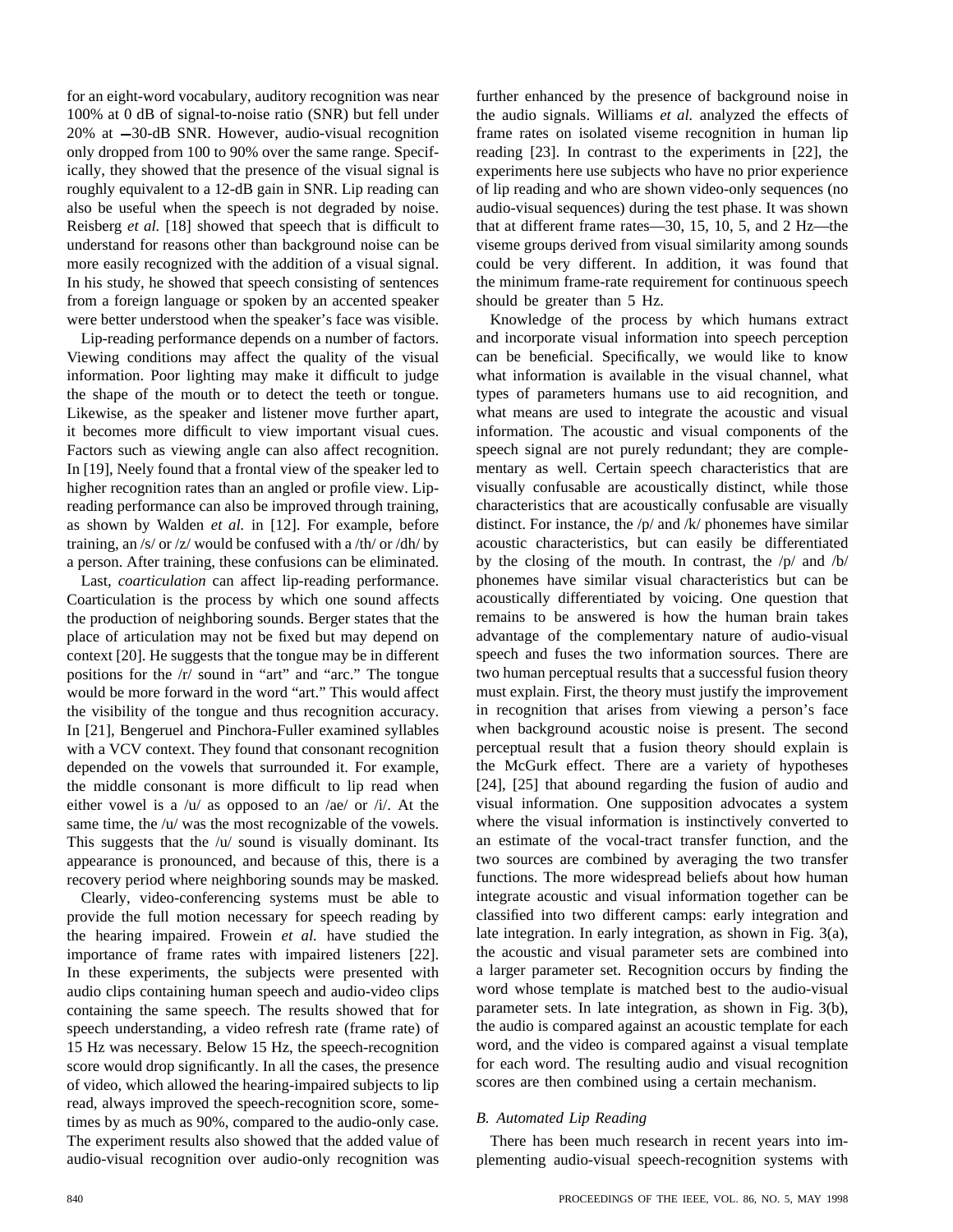

Fig. 3. (a) Early integration and (b) late integration.

computers. This is often referred to as automated lip reading. The recognition systems that have been designed vary widely and have been used to help answer a number of questions concerning audio-visual recognition. First, many systems have been designed to show that speech recognition is possible using only the visual information. Some researchers have done comparisons on a number of visual feature sets in attempts to find those features that yield the best recognition performance. Next, researchers have attempted to integrate these visual-only recognition systems with acoustic recognition systems in order to enhance the accuracy of the acoustic speech-recognition system. A number of studies have examined the competing fusion strategies of early integration, late integration, and other novel means for combining audio and video. Other studies have also done more thorough investigations into the resiliency of audio-visual recognition systems to varying levels of acoustic noise. Last, many of the systems presented in the literature have attacked different recognition tasks, implementing speaker-dependent and speakerindependent systems and examining isolated vowels, CVC syllables, isolated words, connected digits, and continuous speech.

Perhaps because of the wide variety of tasks that have been analyzed, there is no clear consensus on what an optimal audio-visual recognizer should look like. The recognizers that have been designed vary in the acoustic feature sets, visual feature sets, recognition engine, and integration strategies. The visual feature sets provide some of the greatest variation between systems. Systems range from performing relatively little processing and having a visual input that consists of a rectangular region of the image to using computer vision techniques to extract a visual feature set to be used for recognition. Because of this large variation, researchers have made attempts to compare the effectiveness of the various visual feature sets. The recognition engine also takes many forms among the various research groups. Some of the earlier recognition systems were based on dynamic time warping. Since then, there have been a number of systems that use neural-network architectures and an increasing number of systems that rely on hidden Markov models (HMM's) for recognition. Last, there have been a number of integration strategies that have been proposed in the literature. Some of the early systems used either sequential recognition or a rule-based approach. One system converted the visual signal into an acoustic power spectrum and averaged the information sources in this domain. Other systems have employed either early or late integration strategies and compared the differences between the two.

Petajan developed one of the first audio-visual recognition systems [26]. In this system, a camera captures the mouth image and thresholds it into two levels, i.e., black and white. Binary mouth images are analyzed to derive the mouth open area, the perimeter, the height, and the width. These parameters are then used for recognition. In this system, the audio speech recognizer and the visual speech recognizer are combined in a serial fashion. In other words, the speech is processed by the acoustic recognizer first to produce the first few candidate words, and then these words are passed on to the visual recognizer for final decision. Later, Petajan *et al.* modified the system to improve the recognition performance [27]. Instead of using the height, width, area, and perimeter values, the binary mouth images themselves were used as the visual feature. A clustering scheme was used to classify these binary images. Furthermore, to compare sequence of images, dynamic time warping was used. Last, the audio-visual integration strategy was changed to a rule-based approach from the sequential integration.

The visual analysis system used by Petajan was later used by Goldschen to recognize continuous speech visually [13]. Goldschen analyzed a number of features of the binary images such as height, width, and perimeter, along with derivatives of these quantities, and used these features as the input to an HMM-based visual recognition system. He sought to find the combination of parameters that would lead to the best recognition performance. The feature set he settled upon was dominated by derivative information. This showed that the dynamics of the visual feature set is also useful for speech recognition. The same conclusion had been reached by Mase and Pentland [28] in a study that used optical flow as input for a visual speech recognizer.

Studies by Finn and Montgomery [29] have shown that the physical dimensions of the mouth can provide good recognition performance. They analyzed recognition performance of VCV syllables. They placed reflective markers on the speaker's mouth and used these to extract 14 distances, sampled at 30 frames/s. They experimented with both a mean squared error distance and an optimized weighted mean squared error distance. Equal weighting of the parameters led to a 78% viseme recognition rate. More impressively, they found that a weighted mean squared error using just five of the distances could yield a 95% recognition rate.

In [30], Yuhas *et al.* used neural networks to fuse information from the acoustic channel and information from the visual channel in a very interesting way. In this system, the pixel values of the mouth image are fed to a multilayer network directly. That is, no feature extraction for the mouth height or the mouth width was performed. The network was trained to estimate the acoustic spectrum based on the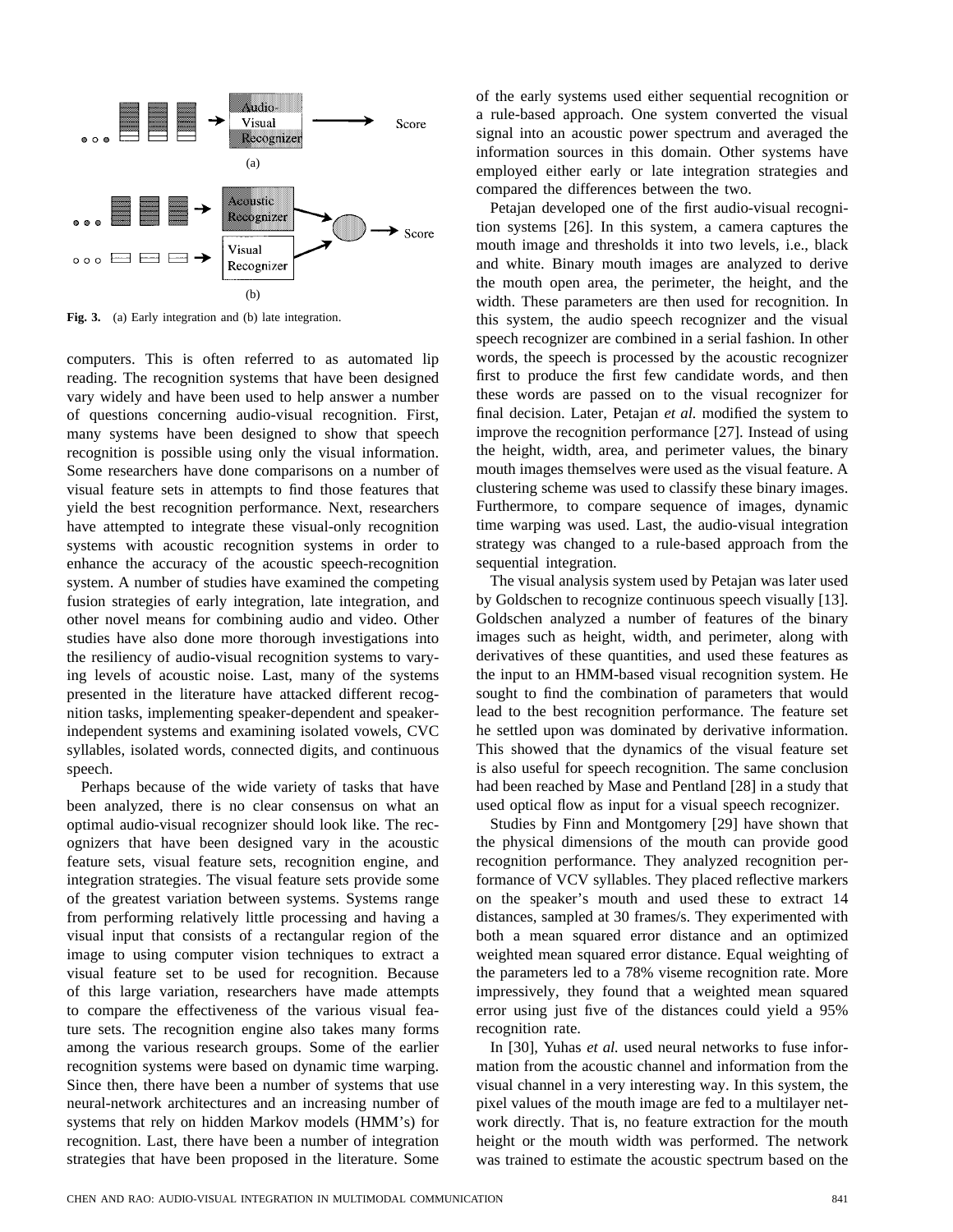mouth image. The estimated spectrum is than combined with the true (measured) spectrum, with weighting that is determined by the noise in the acoustic channel. The combined spectrum is then fed to a recognition system. For the vowel-recognition task, it was shown that the combined system outperformed the audio-only recognizer.

In [31], Stork *et al.* used the time-delayed neural networks (TDNN's) for recognition. A TDNN can take into account the coarticulation in speech perception in that it would perform recognition based on the temporal variation of mouth parameters rather than using simply static images. Again, the reported results verified that joint audio-video recognition could outperform both the audio-only system and the video-only system. The audio-visual features were recognized using both early and late integration strategies. Stork found that late integration produced slightly better results than an early integration strategy. Furthermore, he found that with a late integration approach, he could replicate the McGurk effect with the recognition system.

Luettin [32] used active shape models to extract visual features and compared the performance of the static feature set with that of a feature set that included derivative information. He used HMM's with an early integration strategy for both speaker-independent isolated digits and speakerindependent connected digits. The isolated digit task was first tested with static versus static and dynamic features, and it was found that the dynamic features offered some improvements. Next, performance as a function of acoustic noise was examined. At high SNR, there was little gain. As the noise increased and acoustic performance degraded, the visual information was equivalent to approximately a 10-dB gain in SNR. At low SNR, when the acoustic recognition failed essentially, the audio-visual recognizer reached a performance level equivalent to using visual information alone. Silsbee developed a system by combining an acoustic speech recognizer and an automatic lip reader with a fuzzy logic [33]. It gave better performance in audio-visual speech recognition than recognition using either subsystem alone. He also pointed out that the enhancement obtained by joining audio and visual speech recognizers could be more significant at the phoneme level than at the word level. In [34], Potamianos *et al.* combined the visual features, either geometric parameters such as the mouth height and width or nongeometric parameters such as the wavelet transform of the mouth images, with the audio features to form a joint feature vector. Test data of these joint feature vectors were used to train an HMM-based speech recognizer. It was shown that joint audio-visual speech recognition outperformed both the visual-only recognition and the audio-only recognition.

Here, we present some of our recognition results from training an isolated word recognizer with audio-visual data for the digits "zero" to "nine." The audio was analyzed to provide eight Mel cepstral coefficients [9] along with the delta coefficients every 80 ms. The 30-Hz video was analyzed to extract the height and width of the outer contour of the lips. These visual parameters were upsampled and synchronized with the acoustic parameters. Four HMM-



**Fig. 4.** Results of joint audio-visual speech recognition.

based recognition systems were trained. Each continuous HMM had ten states with two mixtures per state. The first recognition system used only the visual parameter sets. The second recognition system used only the acoustic parameter sets, and a projection-based metric [35] was used for matching to increase robustness. The final two recognition systems implemented early and late integration of the audio and visual features. The recognition systems were trained with audio at a 30-dB SNR and tested over a range between  $30$  and  $-10$  dB. Results are shown in Fig. 4 as correction ratios versus the audio SNR. It can be seen that both the early and late integration strategies provide increased performance over audio-only recognition in the presence of acoustic noise. Both of these integration strategies, however, perform slightly worse than visual-only recognition in high-noise environments. This demonstrates the need for more sophisticated fusion architectures.

Researchers have also tried to convert mouth movements into acoustic speech directly. In [36], a system called "image-input microphone" was built to take the mouth image as input, analyze the lip features such as mouth width and height, and derive the corresponding vocal-tract transfer function. The transfer function was then used to synthesize the output acoustic speech waveform. For a test data set that contained mainly vowels, this system was shown to be useful as an input device to a computer. It was demonstrated to be particularly helpful as a speaking aid for people whose vocal cords were injured. Compared to an acoustic microphone, the image-input microphone has the advantage that it is not affected by acoustic noise and therefore is more appropriate for a noisy environment. In addition to the mouth movements that are visible to a camera, however, articulators that are invisible also determine the exact vocal-tract transfer function. Therefore, application of the image-input microphone to free speech with a large vocabulary would be limited.

Most of the lip-reading systems developed for lip-reading research can be intrusive to the users to some extent. In particular, the user has to remain relatively stationary for the visual analysis system to work well. In [37], a modular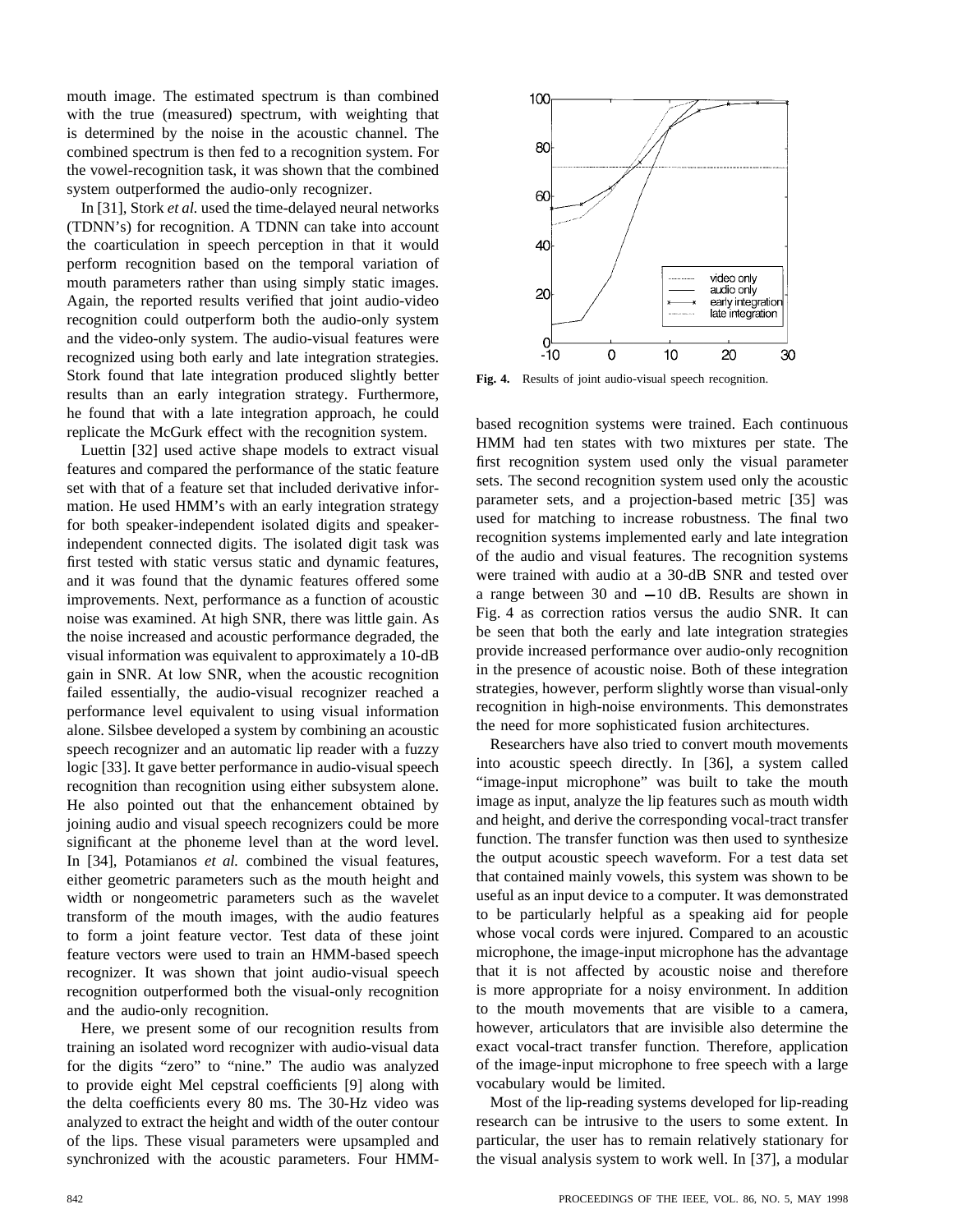system was developed to alleviate such constraints. The visual analysis of the system is composed of an automatic face tracker followed by the lip locator. The capability of face tracking results in a speech recognizer that allows the speaker reasonable freedom of movement.

Summarizing, researchers have examined a number of different aspects of the audio-visual recognition problem. It has been shown that there are a number of types of visual parameter sets that have been useful. In particular, those parameters that quantify the shape of the mouth can be used for visual recognition. In addition, the time derivatives of these visual parameters convey useful information. The studies have shown that, in general, for small vocabularies, the visual information does not provide much benefit for clean speech, but as the acoustic speech is degraded by noise, the benefits of the visual information are evident. Also, for larger vocabulary sets, the visual signal can provide a performance gain when integrated with clean acoustic speech.

## IV. SPEECH-DRIVEN FACE ANIMATION

In the previous section, we have discussed research that tried to derive the acoustic domain information from visual information. Researchers have also tried to produce visual speech from auditory speech, i.e., to generate speech-driven talking heads [38]–[43]. The major applications of this technique include human–computer interfaces, computeraided instruction, cartoon animation, video games, and multimedia telephony for the hearing impaired.

Two approaches to generating talking-head images are the flipbook method [44] and the wireframe model [twodimensional (2-D) or three-dimensional (3-D)] approach [45]. In the flipbook approach, a number of mouth images of a person, called key frames, are captured and stored. Each image represents a particular mouth shape, e.g., a viseme. Then, according to the speech signal, the corresponding mouth images are "flipped" one by one to the display to form animation. One problem of this method is that it typically results in jerkiness during key-frame transition, especially if the number of key frames is limited. Image warping [46] can be used to create some intermediate frames to make the transition look smoother. Image warping is a process whereby one image is distorted, through the use of geometric transformations, to look like another image. It is useful for producing realistic intermediate images between video frames. To accomplish this, correspondences are made between points in two adjacent video frames. These correspondences provide a blueprint for distorting the first image into the second. Using this blueprint, the first image is warped forward by half a frame interval. The second image can be warped backward by half a frame interval by reversing this blueprint. The two intermediate images are then averaged to produce the intermediate frame that may smooth out the jerkiness between the two original frames. More than one intermediate frame can also be generated for even smoother transition.

The work in [47] uses a similar flipbook approach with some techniques to enhance the quality of the images.



**Fig. 5.** The wireframe model "Candide."

Instead of using a small number of mouth images representing the phonemes, they use a long video sequence of a talking person. Most likely, the sequence contains all the possible mouth shapes of the person. The sequence is analyzed to derive the phonetic transcription. When presented with input audio, matching segments from the original video are found. These segments are concatenated together with image-processing techniques to provide added realism. Time warping is also done to these segments to achieve better synchronization.

The wireframe method uses more sophisticated computer-graphics techniques to achieve better realism. A wireframe is composed of a large number of triangular patches that model the shape of a human face. One of the early facial models was developed by Parke [48]. Fig. 5 shows a more recent facial model called "Candide" developed at Linkoping University [49]. A fully 3-D model would contain vertices that correspond to points throughout the head and would allow synthesis of facial images with arbitrary orientations. However, since most animation is primarily concerned with the frontal view of the face, and not the back of the head, models are often developed only for a frontal portion of the face. The vertices in a wireframe model are manipulated to synthesize new expressions. For example, vertices in a neutral model can be repositioned to form a facial model that is smiling. To synthesize various facial expressions, the facial action coding system (FACS) [50] is often used to generate the required trajectories of the vertices for a large variety of facial expressions and movement.

A wireframe model by itself gives only a structural representation of the face. To generate natural-looking synthetic faces, a wireframe model must be combined with lighting models that specify how to map the shape and position of the wireframe into intensity when the wireframe is projected onto a 2-D image. It is possible to use simple algorithms to synthesize artificial-looking faces. For more realism, texture mapping is necessary. Texture mapping is an algorithm that maps pixel values of a 2-D image, e.g., a photo of a real person, onto patches of a wireframe. The texture from the original image helps create realistic synthetic images.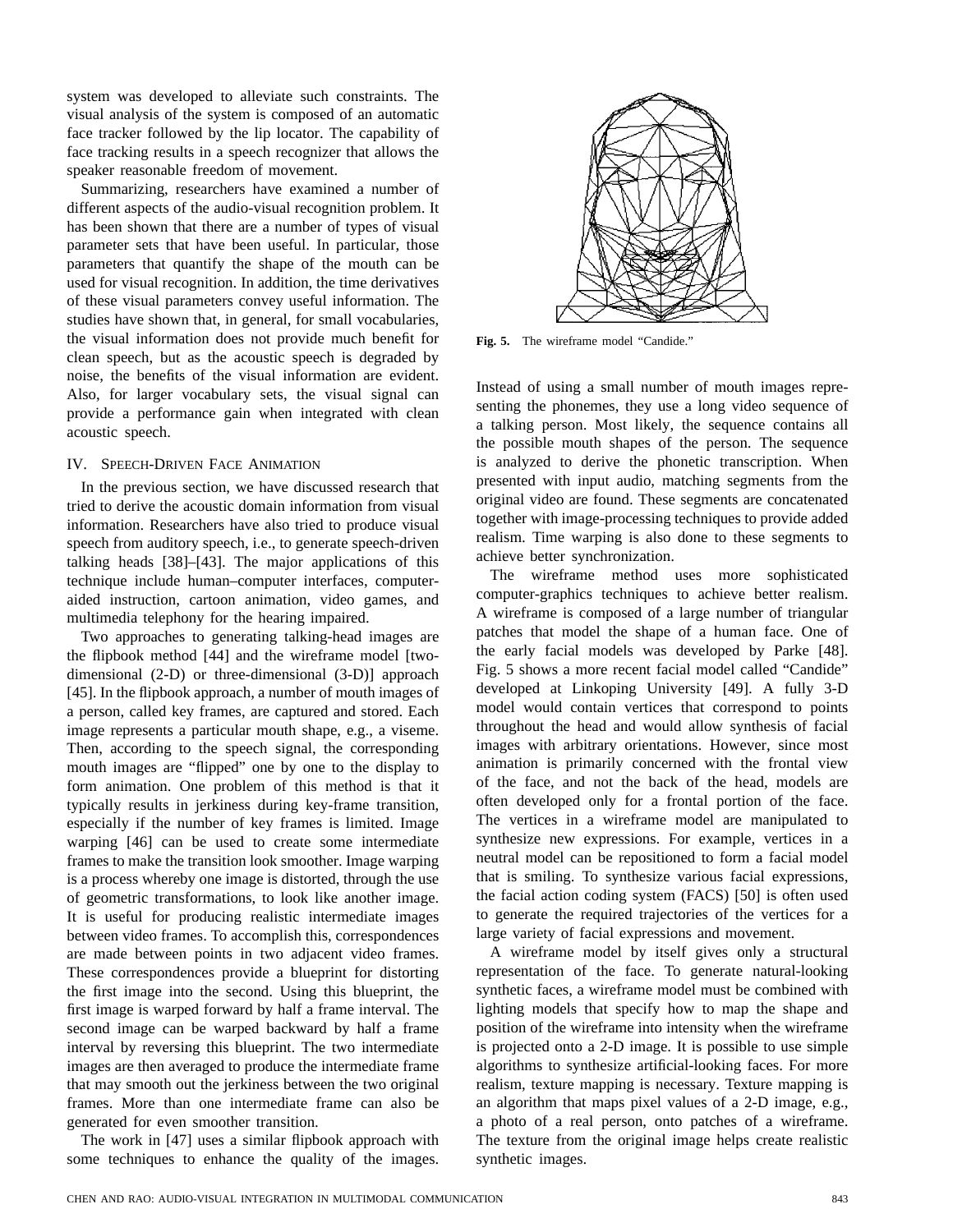In essence, there is a duality between the two approaches we have outlined. When images are synthesized using key frames, images are known at fixed intervals, and models are used to aid in the warping process. When wireframes are used, the models are manipulated into realistic positions, then the images are texture mapped onto the models. The flipbook approach, with possible morphing, is less computationally intensive, but it requires more data (enough number of images as key frames). The wireframe approach is more computationally intensive, but it also leads to a more flexible animation system. In addition, only one image is needed for texture mapping purposes; then arbitrarily oriented images can be synthesized with the model.

So far, we have discussed only the mechanisms that can be used to create talking heads. Next, we will focus on how to produce the parameters to drive these talking heads to make them "say" certain sentences. In [39], a 3-D wireframe facial model was used to synthesize the facial expressions, particularly the lip motion. The lip parameters used therein form an eight-dimensional (8-D) vector that includes the position of the upper lip, the position of the chin, etc. These parameters are derived either by either text input or speech input. In the case of text input, a sequence of the 8-D feature vectors is manually extracted for each phoneme. The input text is then analyzed into a sequence of phonemes, and the corresponding lip-feature vectors are used to drive the facial model to produce the lip motion. In the case of speech input, a classifier that derives lip parameters from the input acoustic speech drives the lipfeature points. The input speech is first converted into linear perdition coding (LPC) cepstrum [9]. During the training of the classifier, the acoustic features, i.e., LPC cepstra, in the training data are classified into groups using vector quantization. For each acoustic group, the corresponding lip-feature vectors are grouped together and the centroid is computed. In the classifying phase, the LPC cepstrum of the input speech is classified, and the corresponding lip-feature centroid is produced by the classifier which in turns drives the facial wireframe model. In this work, facial features other than lip movements, such as eyebrows and eyelids, were controlled randomly to make the facial motion look more realistic.

In [41], a 3-D wireframe similar to that in [39] was used to synthesize talking faces to be used as humancompute interfaces. To derive the lip movements from the speech signal, HMM techniques [9] that are widely used for speech recognition are extended to find the speechto-viseme mapping. The acoustic speech is LPC analyzed and vector quantization (VQ) classified into 64 groups. The mouth shape is parameterized using height and width and classified into 16 groups using VQ. The  $16 \times 16$  transition probabilities (transition from one mouth shape to another) and the  $16 \times 64$  observation probabilities for a given mouth shape's producing a particular sound are estimated from the training data to form the HMM. During the recognition phase, the speech waveform is first LPC analyzed and vector quantized. Given the HMM, the Viterbi algorithm [9] is then used to find the most probable sequence of mouth shapes. Last, the sequence of mouth shapes is fed to the facial model to create the mouth movements.

A recent work with focus on a multimedia telephone for hearing-impaired people is presented in [42] and [43]. In this work, the conversion from speech to lip movements is performed by a number of TDNN's. A major advantage of this approach is that TDNN's operate on not only the current speech frame but also its neighbors. Therefore, the estimated lip features can incorporate information from neighboring sounds. This helps model coarticulation effects from speech production.

## V. LIP SYNCHRONIZATION

Because human speech perception is bimodal, lip synchronization is one of the most important issues in video telephony and video conferencing. What can one do if the frame rate is not adequate for lip-synchronization perception? This is a typical situation in video-conferencing equipment with bandwidth constraints. One solution is to extract information from the acoustic signal, which determines the corresponding mouth movements, and then process the speaker's mouth image accordingly to achieve lip synchronization. We will discuss this approach in more detail later in this section.

On the other hand, it is also possible to warp the acoustic signal to make it sound synchronized with the person's mouth movement [51]. This approach is very useful in non-realtime applications, such as dubbing in a studio. In movie production, the dialogue is usually recorded in a studio to replace the dialogue recorded while filming a scene because the latter has poor quality due to background noises. To ensure lip synchronization, a system known as Wordfit [51] was designed to time warp the studio dialogue to match the original recording. First, a spectrum analyzer analyzes both the studio audio and the original recording. The results are then input to a processor to find the best "time-warping path" that is required to modify the time scale of the studio audio to align the original recording. According to the time-warping path, the studio audio is edited pitch synchronously, i.e., a period of sound segment being cut out or repeated. Thus, the studio dialogue can be made in synchronization with the original lip movement.

Instead of warping the audio, one can time warp the video. In fact, one can warp the image of the speaker to make the lip movement fit the studio dialog. We now discuss this approach using the following application as the general framework. Consider a typical problem in video coding. A video codec often skips some frames to meet the bandwidth requirement, which results in a lower frame rate at the decoder. Frame skipping introduces artifacts such as jerky motion and loss of lip synchronization. To solve this, we can extract information from the speech signal and process the mouth image accordingly to achieve lip synchronization [52]. Fig. 6 shows the block diagram of this approach. In this system, the feature tracking [52], [62] module analyzes the input video frames to find the location and shape of the mouth. Meanwhile, the audio-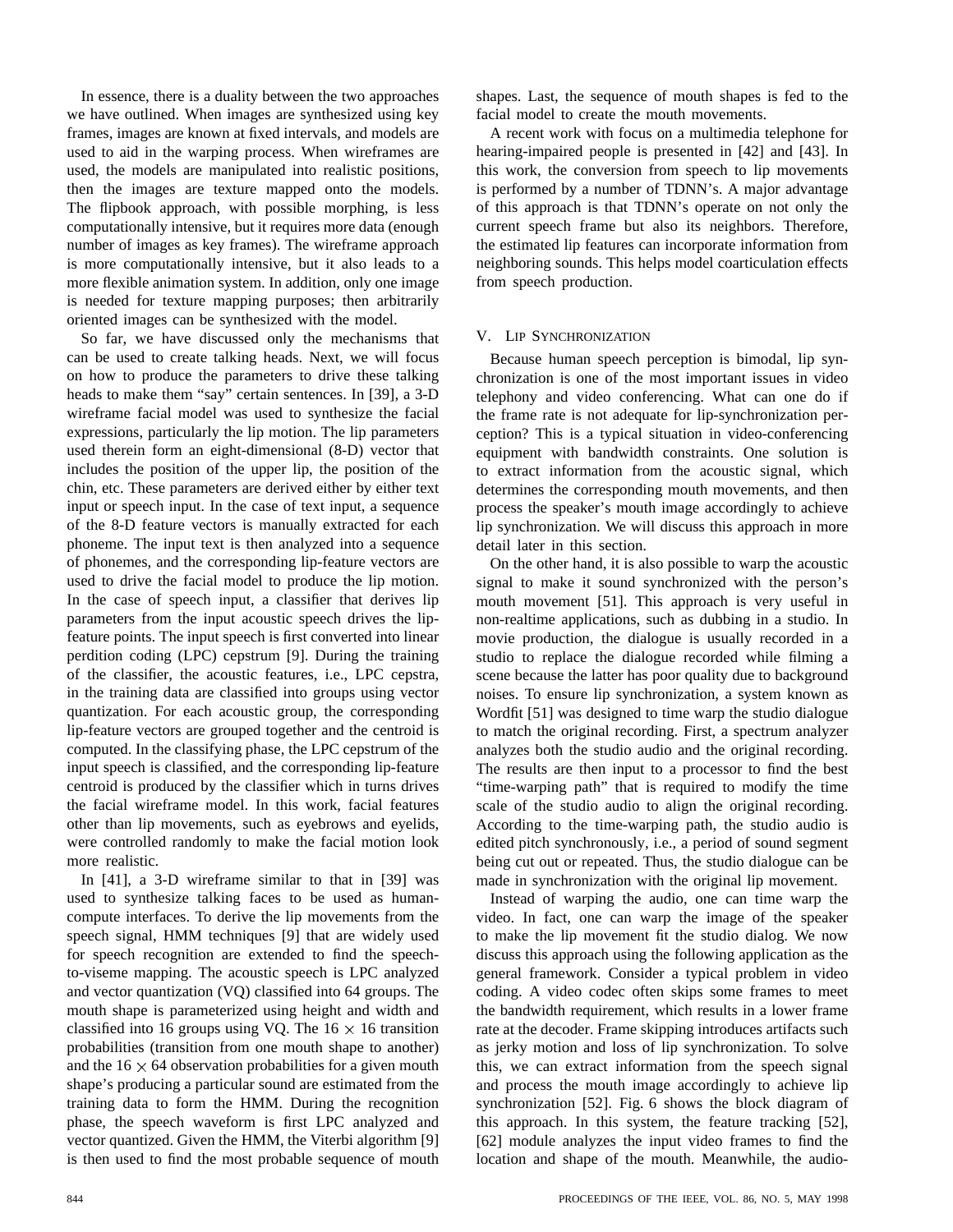

**Fig. 6.** Speech-assisted interpolation.

to-visual mapping module analyzes the audio signal and produces a sequence of the corresponding mouth shapes that are missing in the low-frame-rate video. Image warping is then applied to the input frames to modify the mouth shape to produce new frames that are to be inserted to the original video. Hence, lip synchronization is achieved in the high-frame-rate output video.

Here, note the interaction between image analysis and speech analysis. The results of image analysis can be used to improve the accuracy of speech recognition, as done in automatic lip reading. On the other hand, speech information can be used to improve the result of image analysis. For example, we can decide whether the mouth is open or closed by speech analysis and then apply different algorithms to locate the lip points. Mouth closures, e.g., during /p/, /b/, /m/, and silence, are important perceptual cues for lip synchronization. Therefore, the lip synchronization is good as long as speech analysis and image analysis together detect these closures correctly and image synthesis renders mouth closures precisely.

In addition to the low frame rate, another issue that causes loss of lip synchronization in video conferencing is the transmission. Typically, the transmission delay for video is longer than the audio delay. We can always delay the audio to match the video. Doing so would increase the overall delay, however, and hence is not desirable in interactive two-way communication. The speech-assisted video-processing technique can solve this problem by warping the mouth image of the speaker to be synchronized with the audio. Therefore, effectively, we can actually decrease the overall delay.

Furthermore, the speech-assisted interpolation scheme as described above can be embedded into a video codec. In a typical video codec, such as H.263, there is usually some constraint on the number of frames that can be skipped between two coded frames. This is needed in order to prevent too much jerkiness in the motion rendition and also to prevent too much loss of lip synchronization. In the situation where a good interpolation scheme, such as speech-assisted interpolation, is in place at the decoder, the encoder can skip more frames than usual. Therefore, more bits can be assigned to each frame that is coded, so the image quality can be improved, in addition to the improvement in lip synchronization. In a typical video codec, the decision on which frames to skip is based mostly on the available bit rate. For better lip synchronization, frame skipping can be controlled also by the perceptual importance of mouth shapes and the ease of speech-assisted interpolation at the decoder. For example, the encoder can avoid skipping frames that are crucial for lip synchronization, e.g., frames that contain mouth closures.

Simple modification of the above-mentioned technique can lead to many other applications, including dubbing of foreign movies, human–computer interfaces, and cartoon animation. One main issue in dubbed foreign films is the loss of lip synchronization. Also, in cartoon animation, one main task is to animate the lip synchronization of the cartoon characters. To facilitate these tasks, we can analyze the speech or the image of the dubber and then modify the dubbee's mouth accordingly. The same technique can also be combined with language translation to create an automatic audio-visual dubbing system, in which the mouth motion is made synchronous with the translated speech. In some applications where the transcript is available, e.g., closed captioning, text-based language translation can also be used.

For many years, audio and video coding have been studied independently. Recently, there has been a trend of research on joint audio-video coding [52]–[54]. One example is to exploit the correlation between the audio and video signals in a predictive coding manner. Predictive coding of video has traditionally used information from previous video frames to help construct an estimate of the current frame. The difference between the original and estimated signals can then be transmitted to allow the receiver to reconstruct the original video frame. This method has proven extremely useful for removing the temporal redundancy in video. Similarly, the prediction can be done in a cross-modal manner to explore cross-modal redundancy. The basic idea is that there is information in the acoustic signal that can be used to help predict what the video signal should look like. Since the acoustic data is also transmitted, the receiver is able to reconstruct the video with very little side information.

This process is shown in Fig. 7. In this system, an acoustic-to-visual mapping module estimates a visual parameter set, such as mouth height and width, given the acoustic data. The image-analysis module measures the actual parameter set from the video. The measured parameter set is compared with the parameter set estimated from the acoustics, and the encoder decides what information must be sent. If the acoustic data lead to a good prediction, no data have to be sent. If the prediction is slightly off, an error signal can be sent. If the prediction is completely wrong, the measured parameter set can be sent directly. The decision of what information needs to be sent can be based on ratedistortion criteria. Hence, this system provides a coding scheme that is scalable to a wide range of bit rates.

## VI. LIP TRACKING

A major task in the study of audio-visual interaction is the analysis of both the audio and the video signals. The acoustic analysis has been well studied for many decades. Researchers have developed a number of ways to param-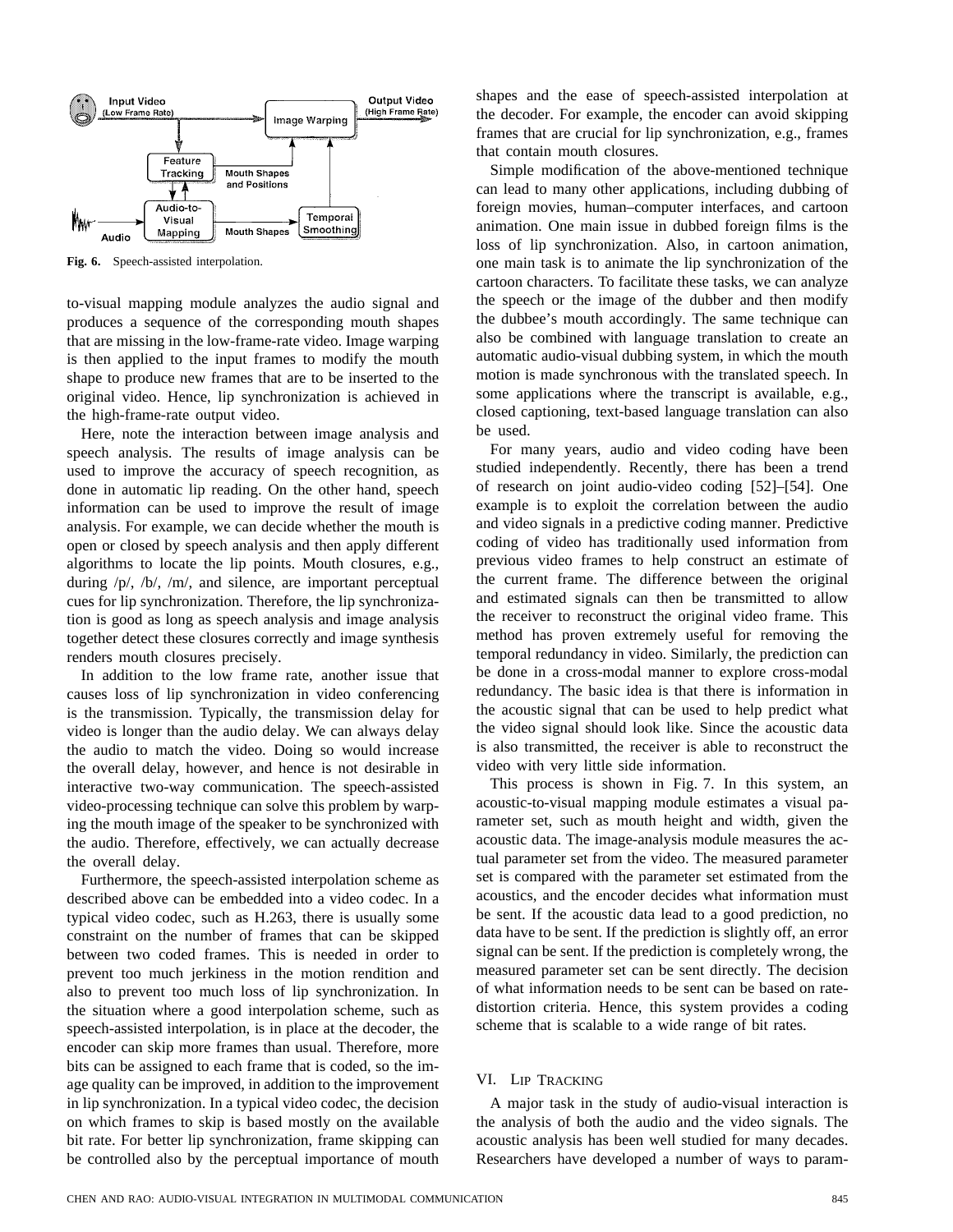

**Fig. 7.** Cross-modal predictive coding.

eterize speech waveforms. For example, linear-predictive coefficients and line-spectral pairs are often used for coding purposes, and filter-bank outputs or cepstral coefficients are used for recognition purposes. The question then arises as to how to analyze the visual signal, i.e., the lip movement. Unlike the speech signal, which is essentially one dimensional (1-D), the visual input is a 3-D video signal, with two spatial dimensions and one temporal dimension. A visual analysis system must convert this sequence of images into a meaningful parameter. In this section, we will review image-processing algorithms that extract visual parameters to be used by a recognition system.

Visual analysis systems can be divided into two major classes. The first classifies the mouth image into one of several categories, e.g., into visemes. The other measures parameters or dimensions from the input image, e.g., the mouth height and the mouth width. For the first class, vector quantization and neural networks are standard methods for classifying input images into several categories. For these systems, intensity images, Fourier transform coefficients, and thresholded binary images are often used as the input.

For the second class of image-analysis systems, the task is to obtain parameters or dimensions that have some physical significance. For instance, we might wish to measure the height between the lips and the width between the corners of the mouth. An even more ambitious task would be to construct a model for the lips and find the parameters of the model that provides the closest match between the model and the image.

The system used in [26] for visual speech recognition took input images and applied a threshold. The resulting binary images were then analyzed, and parameters such as the area of the mouth opening, height, width, and perimeter length were extracted to provide an adequate representation of the shape of the mouth. They were successfully used in the speech-recognition experiments therein. In another system designed by Prasad *et al.* [55], the vertical and horizontal projections of both intensity and edge images were used to locate points of interest on the mouth. The distances between these points were successfully used in speech-recognition applications.

Much of the recent work in visual analysis has centered on deformable models. Both deformable templates and snakes fit into this category. The basic idea is that an energy function that relates a parameterized model to an image is formed. This energy function is minimized using any standard optimization technique, and the resulting parameter set is obtained. Snakes [56] allow one to parameterize a closed contour. The simplest snakes have energy functions that are sums of internal and external energy forces. The internal energy acts to keep the contour smooth while the external energy acts to attract the snake to key features in the image such as edges. When the total energy is minimized, the optimal snake location can be found. Researchers have also added more complexity into the system by adding surface learning [57] and flexible appearance models [58]. These techniques seek to constrain the position of snake nodes to a smaller subspace that is constructed through eigenvector decomposition. At the end of each minimization stage, the resulting snake parameters are projected onto the smaller subspace of "eigen-lips" to constrain the shape of the snake to those that are acceptable.

Deformable templates [59] provide both a parameterized model and an energy function. The model may be simple, such as modeling the outer contour of the mouth by two intersecting parabolas. More complex models can also be built. For example, the mouth-open template given in [59] consists of five parabolas. These models have different numbers of parameters. The simplest two-parabola model may be specified by four parameters, while a complex mouth model may contain more than ten parameters.

The energy function associated with deformable templates relates the template to the image. For instance, part of the energy function may accumulate the negative edge strength along the contour of the template. Therefore, this term will attract the contours of the template to the edges in the image. Energy terms relating to peak potentials, valley potentials, and intensity are also common. The energy function may also have terms that bias the template to keep parameters within reasonable limits. For instance, an energy term might be added to keep the top edge of the lower lip below the lower edge of the upper lip. These energy functions are often derived through both intuition and trial and error. Once an acceptable energy function is defined, an optimization algorithm is used to find the best-fit template for each image. Many researchers have used deformable templates to achieve excellent results in speech recognition, and several extensions have been studied [60]. Some have suggested incorporating Kalman filtering techniques into deformable templates [61]. These extensions attempt to exploit correlation between adjacent video frames and add continuity to the extracted parameter sets.

The system in [62] utilizes state-embedded deformable templates, a variant of deformable templates that exploits statistical differences in color to track the shape of the lips through successive video frames. Assume that based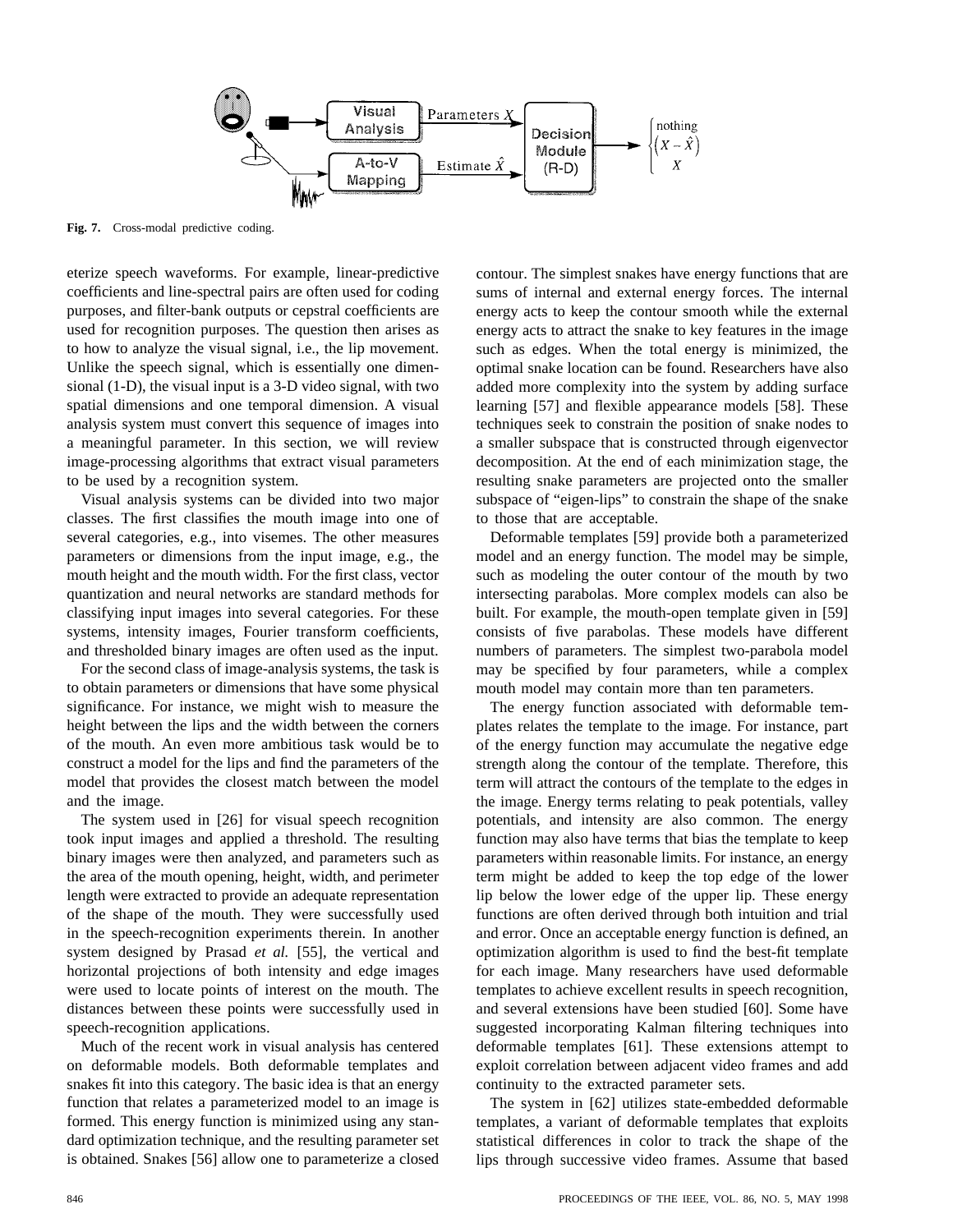

**Fig. 8.** Lip tracking. (a) The face image. (b) The template.

on pixel colors, the image can be divided into foreground (pixels within the outer contour of the lips) and background (pixels that are part of the face) regions. The shape of the foreground is modeled by a template composed of two parabolas, as shown in Fig. 8. This template is completely specified by the five parameters a–e. When the parameters change, the shape and position of the template changes. This template divides the image into foreground and background regions. Last, we assume that there are distinct probability density functions (pdf's) that govern the distribution of pixel colors in the foreground and background. Since the lips and face have different colors, the assumption is valid.

The pdf for the foreground pixels—the lips and interior of the mouth—and the pdf for the background pixels—the face—are first estimated. Based on these two pdf's, the joint probability of all pixels in the image can be calculated. The visual analysis system then uses a maximization algorithm to find the template that maximizes the joint probability. Sample results from this tracking algorithm are shown in Fig. 9. Images in the top row show the derived template overlaid on the original image. The bottom image shows pixels that are more likely to be part of the foreground.

It has also been suggested that geometric features like mouth shapes could be combined with other image-based features like the Karhunen–Loeve transform (KLT) of the mouth image. The work in [57] used the result of KLT of grayscale mouth images to assist the tracking of mouth shapes. Chiou and Hwang [63] directly combined mouth shapes with KLT for lip reading with color video.

#### VII. AUDIO-TO-VISUAL MAPPING

One key issue in bimodal speech analysis and synthesis is the establishment of the mapping between acoustic parameters and mouth-shape parameters. In other words, given the acoustic parameters, such as the cepstral coefficients or filter-bank coefficients, one needs to estimate the corresponding mouth shape and vice versa.

A number of approaches have be proposed for the task of converting acoustic speech to mouth-shape parameters. The problem can be solved from two different perspectives. The first view stresses that speech is a linguistic entity. The speech is first segmented into a sequence of phonemes, and then each phoneme is mapped to the corresponding viseme. This scheme could be implemented using a complete speech recognizer followed by a lookup table [52]. The advantage of this approach is that the acoustic speech signal is explored to the full extent, so that all the context information

is utilized and coarticulations are completely incorporated. Therefore, this approach provides the most precise speech analysis. However, this approach has a certain amount of computation overhead because, to achieve audio-to-visual mapping, one does not really need to recognize the spoken words or sentences. In addition, the construction of the lookup table that maps phonemes to visemes is nontrivial.

The other view concentrates on speech's being a physical phenomenon. Since there is a physical relationship between the shape of the vocal tract and the sound that is produced, there may exist a functional relationship between the speech parameters, typically LPC cepstrum, and the visual parameters set. The conversion problem becomes one of finding the best functional approximation given sets of training data. There are many algorithms that can be modified to perform this task. These approaches include vector quantization [39], neural networks [42], and HMM's with Gaussian mixtures [64].

## *A. Classification-Based Conversion*

This approach contains two stages, as shown in Fig. 10. In the first stage, the acoustics must be classified into one of a number of classes. The second stage maps each acoustic class into a corresponding visual output. In the first stage, vector quantization can be used to divide the acoustic training data into a number of classes. For each acoustic class, the corresponding visual code words are then averaged to produce a visual centroid. Therefore, each input acoustic vector would be classified using the optimal acoustic vector quantizer, then mapped to the corresponding visual centroid. One problem with this approach is the error that results from averaging visual feature vectors together to form the visual centroids. Another shortcoming of the classification-based method is that it does not produce a continuous mapping but rather produces a distinct number of output levels. This often leads to a staircase-like reproduction of the output.

## *B. Neural Networks*

Neural networks can also be used to convert acoustic parameters into visual parameters. In the training phase, input and output patterns are presented to the network, and an algorithm called back propagation can be used to train the network weights. The design choice lies in selecting a suitable topology for the network. The number of hidden layers and the number of nodes per layer may be experimentally determined. Furthermore, a single network can be trained to reproduce all the visual parameters, or many networks can be trained with each network estimating a single visual parameter.

## *C. Direct Estimation*

In this approach, the best estimate of the visual parameters is derived directly from the joint statistics of the audio and visual parameters. Consider the case where the visual parameter is 1-D, and let  $f_{av}(\mathbf{a}, v)$  denote the joint distribution of the feature vector  $[\mathbf{a}^T, v]^T$  composed of the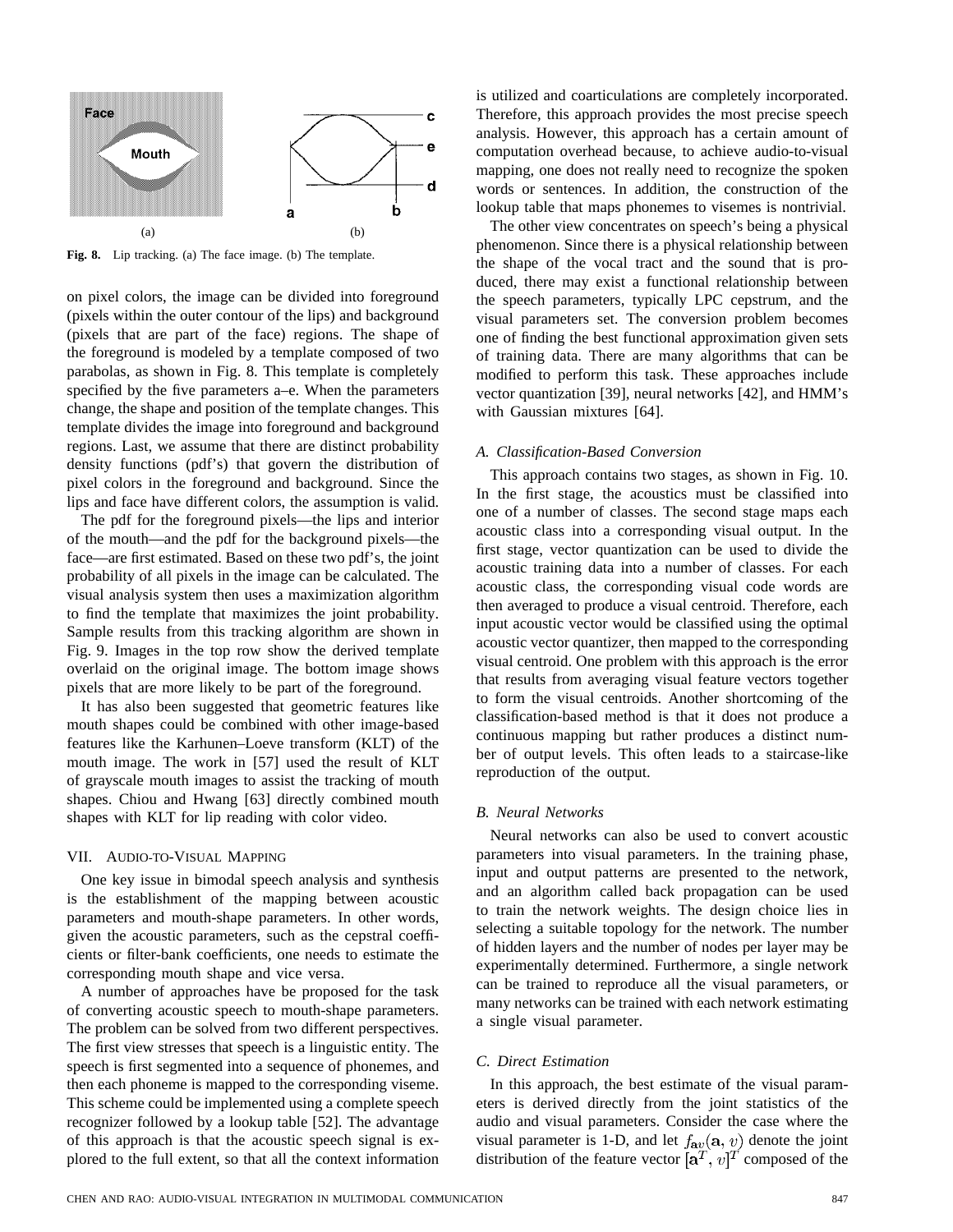

**Fig. 9.** Example result of lip tracking.



**Fig. 10.** Classification-based approach.

acoustic features and the visual parameter. If we know the joint pdf  $f_{av}(\mathbf{a}, v)$ , then the optimal estimate of v given a is clearly given by

$$
\hat{v} = E\langle v | \mathbf{a} \rangle = \int v \frac{f_{\mathbf{a}v}(\mathbf{a} \, v)}{f_{\mathbf{a}}(\mathbf{a})} \, dv.
$$

Next, suppose we can model the joint probability distribution of the audio-visual vectors as a Gaussian mixture. With this parametric model, it is possible to derive the optimal estimate of the video given the audio analytically. Suppose we use a Gaussian mixture with  $K$  Gaussian functions to represent  $f_{av}(\mathbf{a}, v)$ , i.e.,

$$
f_{\mathbf{a}\nu}(\mathbf{a}, v) = \sum_{i=1}^{K} c_i \aleph(\mu_i, \mathbf{R}_i)
$$

where  $c_i$  is the mixture weight and  $\aleph(\mu_i, \mathbf{R}_i)$  is a Gaussian function with mean  $\mu_i$  and correlation matrix  $\mathbf{R}_i$ . Note that each  $\mu$  and **R** can be partitioned as

$$
\mu = \begin{bmatrix} \mu_{\mathbf{a}} \\ \mu_{v} \end{bmatrix}, \ \mathbf{R} = \begin{bmatrix} \mathbf{R}_{\mathbf{a}} & \mathbf{R}_{\mathbf{a}v} \\ \mathbf{R}_{\mathbf{a}v}^T & \sigma_v^2 \end{bmatrix}
$$

where  $\mu_a$  and  $\mu_v$  are the means of the acoustic features and the visual parameter, respectively,  $\mathbf{R}_{a}$  is the autocorrelation matrix of the acoustic features,  $\mathbf{R}_{av}$  is the covariance matrix of the acoustic features and the visual parameter, and  $\sigma_v^2$  is the variance of the visual parameter. The optimal estimate of v given a is given by  $\hat{v} = E\langle v | \mathbf{a} \rangle = \int v \frac{f_{\mathbf{a}v}(\mathbf{a}, v)}{f_{\mathbf{a}}(\mathbf{a})} dv$  and can be written in a closed form as follows:

$$
\hat{v} = \sum_{i=1}^{K} \frac{c_i \aleph(\mu_{\mathbf{i},j}, \mathbf{R}_{\mathbf{a},i})|_{\mathbf{a}}}{f_{\mathbf{a}}(\mathbf{a})} \mathbf{b}_i^T \begin{bmatrix} 1\\ \mathbf{a} \end{bmatrix}
$$

where each **b** equals

$$
\mathbf{b} = \begin{bmatrix} 1 & \mu_{\mathbf{a}}^T \\ \mu_{\mathbf{a}} & \mathbf{R}_{\mathbf{a}} \end{bmatrix}^{-1} \begin{bmatrix} \mu_v \\ \mathbf{R}_{\mathbf{a}v} \end{bmatrix}.
$$

Analyzing the above equation, one can see that each Gaussian mixture component actually yields an optimal linear estimate for  $v$  given  $a$ 

$$
\mathbf{b}_i^T \begin{bmatrix} 1 \\ \mathbf{a} \end{bmatrix}.
$$

These estimates are then *nonlinearly* weighted by  $c_i \aleph(\mu_{\mathbf{a},i}, \mathbf{R}_{\mathbf{a},i}) |\mathbf{a}/f_{\mathbf{a}}(\mathbf{a})$  to produce the final estimate. Compared to the classification-based approach, the advantages of the mixture-based approach include the more accurate estimation and the continuity of the estimate. Consider a simple example of 1-D  $a$  and 1-D  $v$ , as shown in Fig. 11. Suppose the joint pdf can be modeled as one mixture of two Gaussian functions, of which the contour plots are shown in Fig. 11. The solid line shows the best estimate of  $v$  given a based on the Gaussian mixture model. Note that the estimate is approximately linear when it gets close to each of the two Gaussian functions and that the nonlinearity shows up when it is in between the two Gaussian functions. The dotted line shows the prediction based on a classification approach. It is clearly seen that the Gaussian mixture approach gives a smoother estimate, while the classification-based method gives a staircase response, in which a small noise in the input could result in a large variation in the output.

## *D. HMM Approach*

HMM's have been used by the speech-recognition community for many years. Fig. 12 shows a four-state HMM together with the defining parameters. Although the majority of speech-recognition systems train HMM's on acoustic parameter sets, we will show that they can be used to model the visual parameter sets also.

Let  $\mathbf{O} = [\mathbf{a}^T, v]^T$  denote the joint audio-visual parameter. The process for using an HMM for audio-to-visual conversion is as follows.

*1) Training Phase:* Train an N-state, left-right, audiovisual HMM on the sequence of observations  $O$  for each word in the vocabulary. This will give estimates for the state transition matrix, the Gaussian mixture densities associated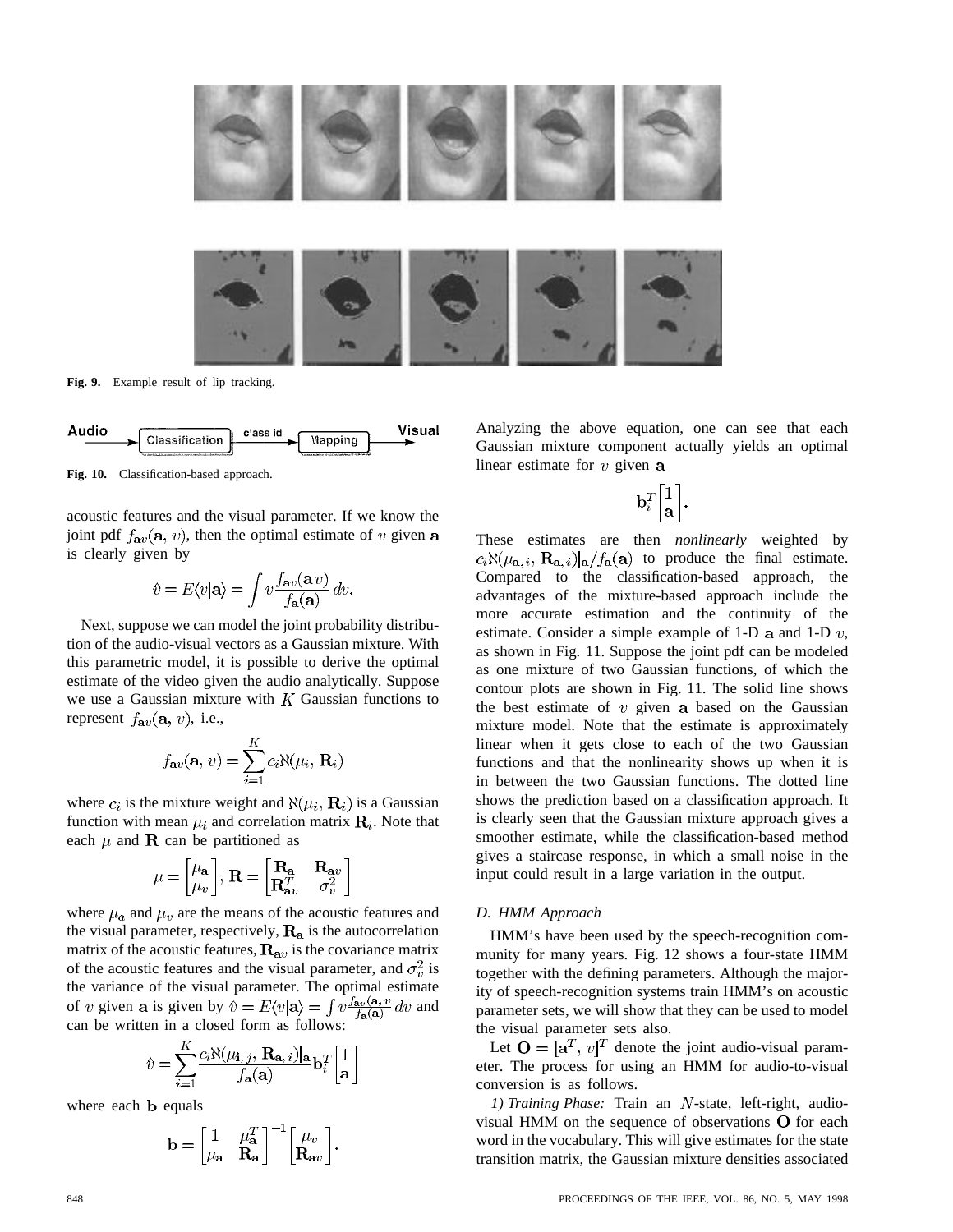

**Fig. 11.** A simple example for Gaussian mixture-based prediction.



Observation pdf b<sub>i</sub>(o) State transition matrix A Initial state distribution p

**Fig. 12.** An example HMM.

with each state,  $b_i(\mathbf{o})$ , and the initial state distribution. Then extract an acoustic HMM from this set of parameters by integrating over the visual parameter  $b_{aj}(\mathbf{a}) = \int b_j(\mathbf{o}) dv$ . This new set of observation pdf's, along with the previously measured state transition matrix and initial state distribution, will serve as a model for the evolution of the acoustic parameters. For each state  $i$ , one can derive the optimal estimate for the visual parameter given the acoustics  $E_i \langle v | \mathbf{a} \rangle$ . As discussed earlier, this quantity has a closed-form solution, since a Gaussian mixture is used to model the joint distribution of the audio-visual parameters.

*2) Conversion Phase:* When presented with a sequence of acoustic vectors that correspond to a particular word, the audio HMM can be used to segment the sequence of acoustic parameters into the optimal state sequence using the Viterbi algorithm. Next, the optimal estimate for the visual vector can be found using the estimation function that was derived for each particular state. Alternatively, the probability for each state at each time instant can be evaluated using the forward-backward recursion [9], and the estimates from all states can be weighted together to form the final estimate.

#### *E. Simulation Results*

Here, we compare the results of the HMM-based method and the neural-network-based method. Fig. 13 shows the



**Fig. 13.** The result using HMM.

result of the HMM-based method. The dotted line represents the height variation of the mouth when speaking a particular phrase. The solid line represents the estimation. Fig. 14 shows the result of the same phrase using the neural-network approach. It can be seen that the HMMbased approach gives better approximation to the original waveform.

## VIII. BIMODAL PERSON VERIFICATION

Existing methods for person verification are mainly based on either face images or voice. Using each single modality, however, has certainly limitations in both security and robustness. Using still images alone can be ineffective because it is easy to store and use prerecorded images. Image-only person verification can also suffer from image-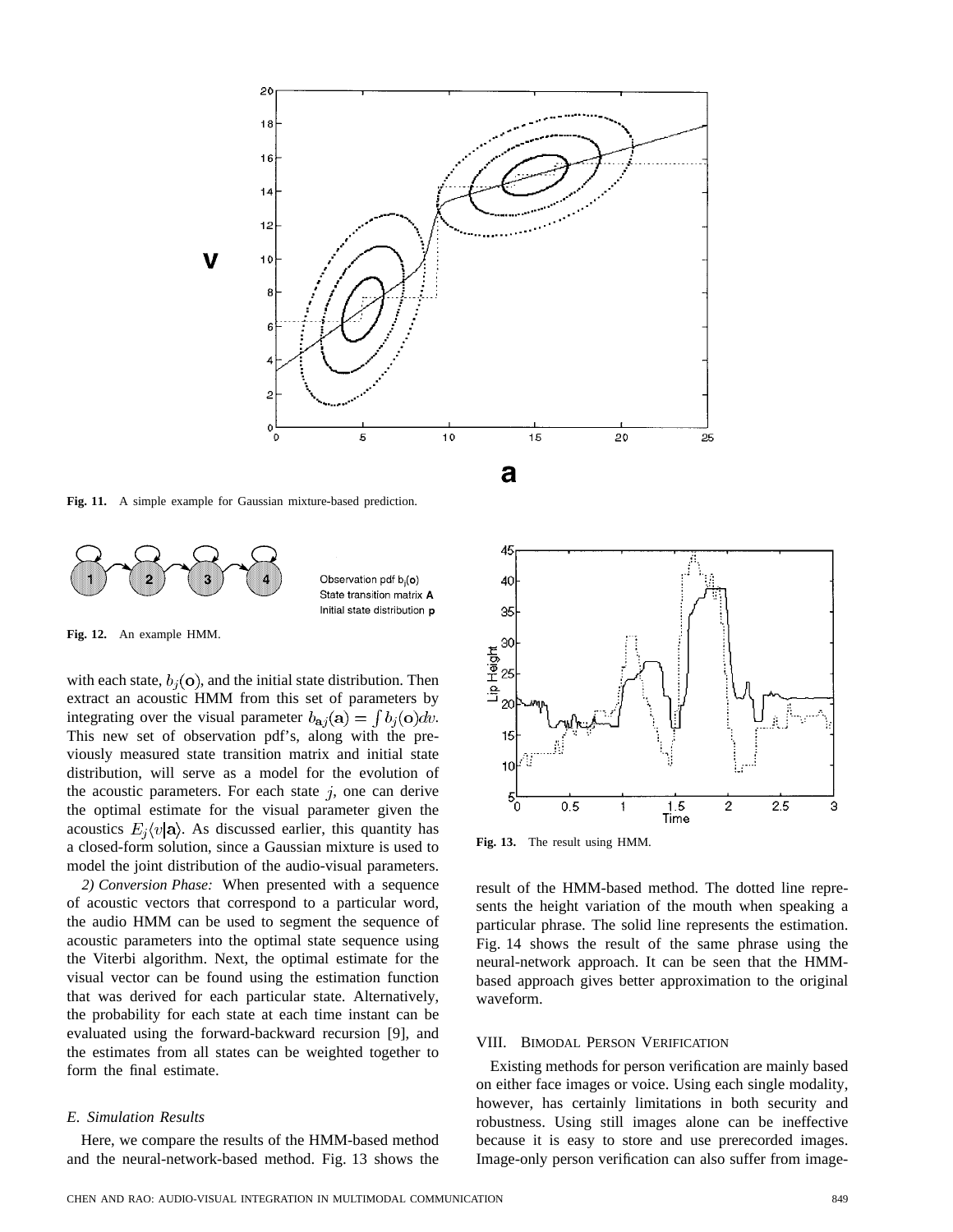

**Fig. 14.** The result using neural network.

coding artifacts and variation in lighting conditions. On the other hand, use of voice only for verification is not reliable either because it is possible to rearrange phonemes from a prerecorded speech of a person to synthesize different phrases. In addition, voice-only systems may fail when the acoustic environment is noisy or contains echo, such as in a typical office environment. Joint use of voice and video can solve these problems. By combining these two modalities, we can obtain more secure and more robust person-verification systems.

Recently, there have been a number of techniques [65]–[67] that use lip movement, together with acoustic speech, to identify or verify a person. Modern personal computers with multimedia capabilities, i.e., cameras and microphones, make these techniques particularly attractive. During the registration phase, the user says a chosen phrase, and the voice and lip movements of the user are recorded into a data base. During the verification phase, the user is then asked to read the displayed phrase. The user's voice and video data are then compared with those in the data base to verify the user.

Until recently, lip movement has been used mainly for speech recognition and not for speaker verification. In [68], it was demonstrated that lip movement also contained information about a person's identity. For illustration, we present a simple example here. Fig. 15 shows the time variations of the mouth height of two persons, each saying "Hello! How are you?" two times. Note that the lip movements while saying the same phrase vary a great deal from individual to individual, but they stay relatively consistent for the same person. With dynamic time warping [9], a technique commonly used in acoustic-based speaker verification, to match the features, the scores of "match" and "no match" could differ by a factor of more than 40.

The implementation given in [67] used the time variation of the mouth height and width as video features and the LPC coefficients as the audio features. The video features and the audio features were combined to form a single feature vector, with weighting that depends on the acoustic background noise. The weighting was chosen so that the weight assigned to the audio features would be small when the acoustic background noise level was high. To match the sequence of extracted features of the user to the data base, dynamic time was performed. If the distance between the captured features and the prestored features after dynamic time warping was below a prescribed threshold, a match was declared and the user was verified. The threshold was chosen so that the false acceptance rate and the false rejection rate were approximately equal. Under such conditions, it was shown that the error rate for voice-only speaker verification could be as high as 40% for noisy speech, compared to 5% for clean speech. With joint audiovisual verification, the error rate for noisy speech could be reduced to 10%. For clean speech, adding the visual information did not affect the error rate by any significant amount.

In [65], acoustic features composed of cepstral coefficients were combined with visual features, including the motion of lip contours, to achieve speaker identification. The combination, or the so-called multisensor data fusion, was done using principle component analysis or linear discriminant analysis. It was demonstrated that the joint audio-visual approach could achieve an error rate of 1.25% for speaker identification, compared to 6.25% for audioonly speaker identification and 12.5% for the image-based approach.

Both systems reported in [65] and [67] took an early integration approach, i.e., the acoustic features and the visual features were integrated before they were sent to the matching algorithm. In [66], a late-integration approach was taken, in which the visual and acoustic features were used for acoustic matching and visual matching, respectively, and then the scores of the two matching modules were combined together to form the final decision for person verification. A novel method for normalizing both modalities to a common confidence interval was also proposed. The results showed that the integrated verification system outperformed the acoustic subsystem by reducing the falseacceptance rate from 2.3 to 0.5%.

#### IX. CONCLUDING REMARKS

Although we live in a world where we have audio-visual media and transmission in everyday life, so far, speech and image researchers have been working independently. In this paper, we have shown that once we break down the boundary between speech research and image research, a large number of new techniques and applications could be invented [69]. All these results clearly demonstrate that the joint processing of audio and video provides additional capabilities that are not possible when audio and video are studied separately.

Audio-visual interaction can be exploited in many other ways. It certainly goes beyond the issue of lip synchronization. For example, the bit-rate allocation between audio and video remains an open issue in audio-visual communication. Recently, joint use of audio and video has been applied to multimedia content classification and segmenta-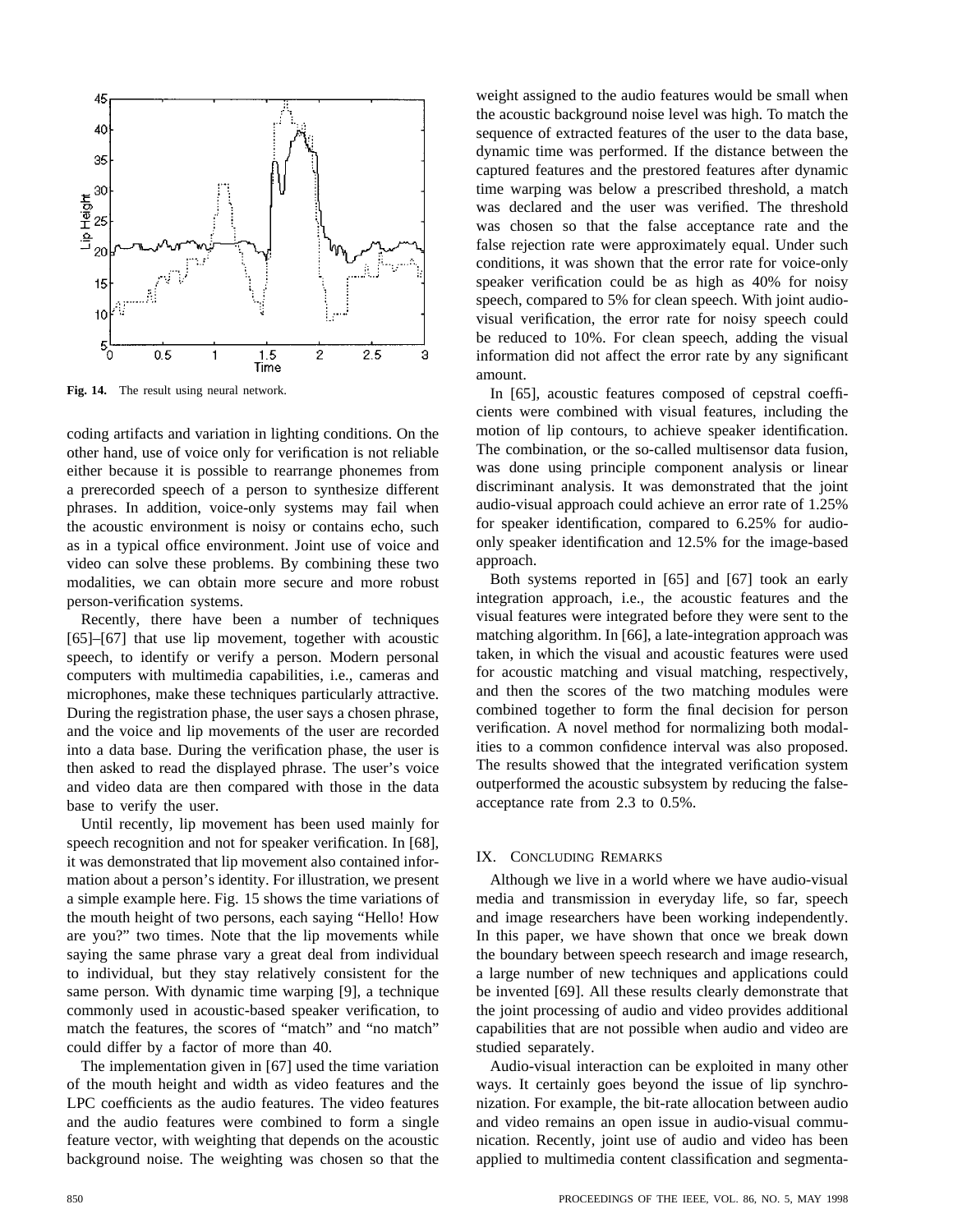

**Fig. 15.** Time variation of mouth height.

tion content [70]–[72]. Although preliminary, it has been shown that joint audio and video processing provides more reliable classification than using each modality. This is an area in joint audio and video research that will become very popular.

#### ACKNOWLEDGMENT

The authors wish to thank Prof. A. M. Tekalp for handling the review process of this paper. They appreciate very much the anonymous reviewers' suggestions and comments that helped enhance the paper significantly.

#### **REFERENCES**

- [1] H. McGurk and J. MacDonald, "Hearing lips and seeing voices," *Nature,* pp. 746–748, Dec. 1976.
- [2] R. D. Easton and M. Basala, "Perceptual dominance during lipreading," *Perception Psychophys.,* vol. 32, pp. 562–570, 1982.
- [3] D. J. Dekle, C. A. Fowler, and M. G. Funnell, "Audiovisual integration in perception of real words," *Perception Psychophys.,* vol. 51, no. 4, pp. 355–362, 1992.
- [4] A. Fuster-Duran, "Perception of conflicting audio-visual speech: An examination across Spanish and German," in *Speechreading by Humans and Machines,* D. Stork and M. Hennecke, Eds. Berlin, Germany: Springer-Verlag, 1996, pp. 135–143.
- [5] D. Burnham and B. Dodd, "Auditory–visual speech perception as a direct process: The McGurk effect in infants and across languages," in *Speechreading by Humans and Machines,* D. Stork and M. Hennecke, Eds. Berlin, Germany: Springer-Verlag, 1996, pp. 103–114.
- [6] K. Green, "The use of auditory and visual information in phonetic perception," in *Speechreading by Humans and Machines,* D. Stork and M. Hennecke, Eds. Berlin, Germany: Springer-Verlag, 1996, pp. 55–77.
- [7] S. Voran and S. Wolf, "Proposed framework for subjective audiovisual testing," *ANSI Working Group T1A1.5,* vol. T1A1.5, pp. 93–151, Nov. 1993.
- [8] Bellcore, "Experimental combined audio/video subjective test method," ITU-T Study Group 12, SGC/12-01, Feb. 1994.
- [9] L. R. Rabiner and B. H. Juang, *Fundamentals of Speech Recognition.* Englewood Cliffs, NJ: Prentice-Hall, 1993.
- [10] C. Fisher, "Confusions among visually perceived consonants," *J. Speech Hearing Res.,* vol. 11, pp. 796–804, 1968.
- [11] E. Owens and B. Blazek, "Visemes observed by hearingimpaired and normal-hearing adult viewers," *J. Speech Hearing Res.,* vol. 28, pp. 381–393, Sept. 1985.
- [12] B. Walden, R. Prosek, A. Montgomery, C. Scherr, and C. Jones, "Effects of training on the visual recognition of consonants," *J. Speech Hearing Res.,* vol. 20, pp. 130–145, 1977.
- [13] A. J. Goldschen, "Continuous automatic speech recognition by lipreading," Ph.D. dissertation, George Washington University, Washington, DC, Sept. 1993.
- [14] B. Dodd and R. Campbell, Eds., *Hearing by Eye: The Psychology of Lipreading.* London, England: Lawrence Erlbaum, 1987.
- [15] K. W. Berger, *Speechreading: Principles and Methods.* Baltimore, MD: National Educational Press, 1972.
- [16] Q. Summerfield, "Lipreading and audio-visual speech perception," *Phil. Trans. Royal Soc. London,* pp. 71–78, 1992.
- [17] W. Sumby and I. Pollack, "Visual contributions to speech intelligibility in noise," *J. Acoust. Soc. Amer.,* vol. 26, no. 2, pp. 212–215, Mar. 1954.
- [18] D. Reisberg, J. McLean, and A. Goldfield, "Easy to hear, but hard to understand: A lipreading advantage with intact auditory stimuli," in *Hearing by Eye: The Psychology of Lipreading,* B. Dodd and R. Campbell, Eds. London, England: Lawrence Erlbaum, 1987, pp. 97–113.
- [19] K. Neely, "Effect of visual factors on the intelligibility of speech," *J. Acoust. Soc. Amer.,* vol. 28, no. 6, pp. 1275–1277, Nov. 1956.
- [20] K. Berger, *Speechreading: Principles and Methods.* National Educational Press, 1972.
- [21] A.-P. Benguerel and M. Pichora-Fuller, "Coarticulation effects in lipreading," *J. Speech Hearing Res.,* vol. 25, pp. 600–607, 1982.
- [22] H. W. Frowein, G. F. Smoorenburg, L. Pyters, and D. Schinkel, "Improved speech recognition through videotelephony: Experiments with the hard of hearing," *IEEE J. Select. Areas Commun.,* vol. 9, pp. 611–616, May 1991.
- [23] J. Williams, J. Rutledge, D. Garstecki, and A. Katsaggelos, "Frame rate and viseme analysis for multimedia applications," in *Proc. IEEE Multimedia Signal Processing Conf.,* Princeton, NJ, June 1997, pp. 13–18.
- [24] Q. Summerfield, "Some preliminaries to a comprehensive account of audio-visual speech perception," in *Hearing by Eye: The Psychology of Lipreading,* B. Dodd and R. Campbell, Eds. London, England: Lawrence Erlbaum, 1987, pp. 3–51.
- [25] D. Massaro, "Bimodal speech perception: A progress report," in *Speechreading by Humans and Machines,* D. Stork and M. Hennecke, Eds. Berlin, Germany: Springer-Verlag, 1996, pp. 79–101.
- [26] E. D. Petajan, "Automatic lipreading to enhance speech recognition," in *Proc. IEEE Global Telecommunications Conf.,* Atlanta, GA, Nov. 1984, pp. 265–272.
- [27] E. D. Petajan, B. Bischoff, D. Bodoff, and N. M. Brooke, "An improved automatic lipreading system to enhance speech recognition," in *Proc. CHI'88,* pp. 19–25.